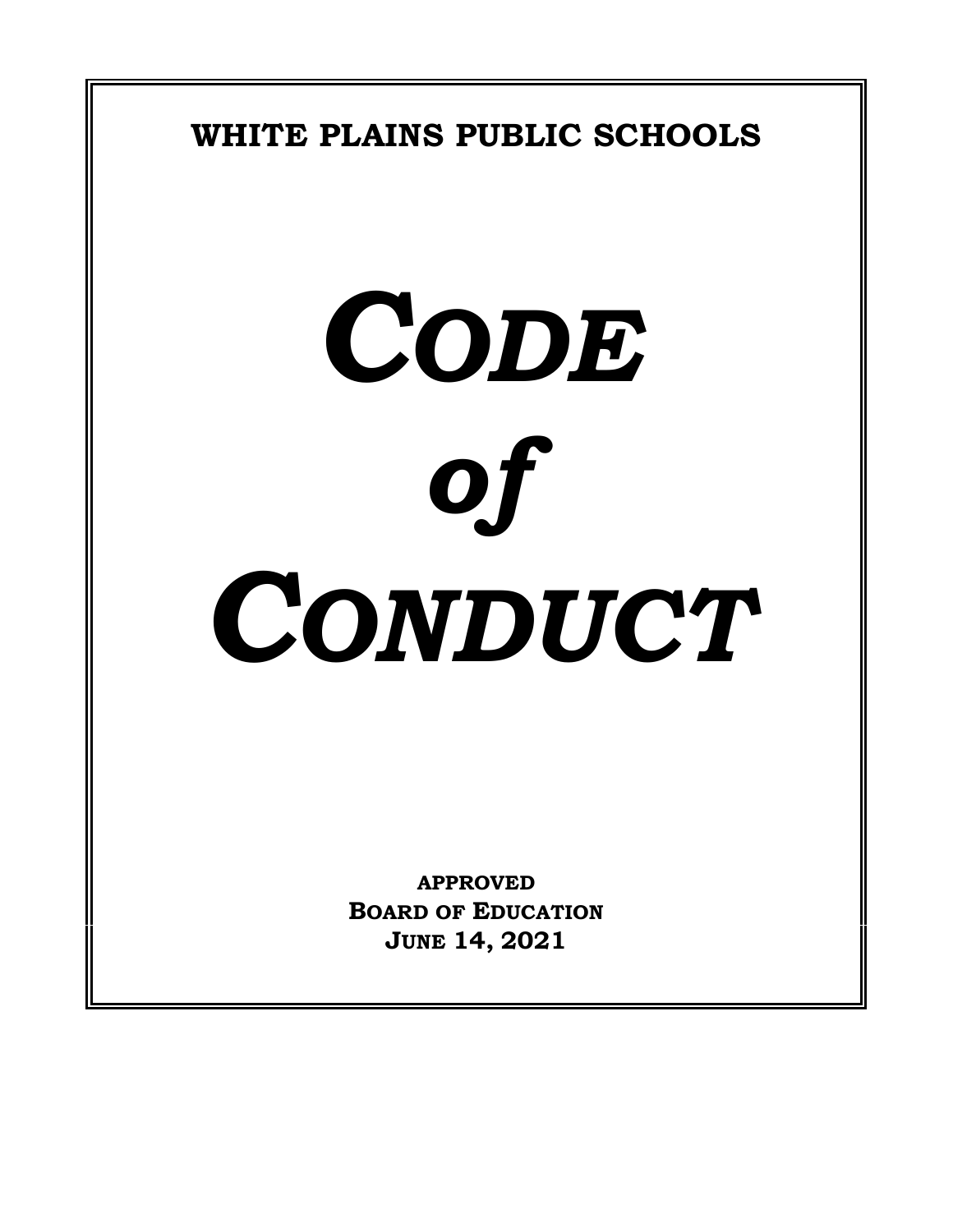# **Table of Contents**

| Preamble                             |                                                                      | Page(s)<br>3   |
|--------------------------------------|----------------------------------------------------------------------|----------------|
| I.                                   | Glossary of Terms                                                    | 4              |
| II.                                  | Rights and Responsibilities                                          | $\overline{7}$ |
| III.                                 | Dress Code                                                           | 9              |
|                                      | IV. Student Conduct                                                  | 10             |
|                                      | V. Reporting of Infractions                                          | 17             |
|                                      | VI. Student Disciplinary Infractions/Procedur<br>and Referrals       | 19             |
|                                      | VII. Discipline of Students with Disabilities                        | 29             |
|                                      | VIII. Corporal Punishment<br>IX. Student Searches and Interrogations | 30<br>31       |
| A. Public Conduct on School Property |                                                                      | 33             |
| <b>B.Dissemination and Review</b>    |                                                                      | 35             |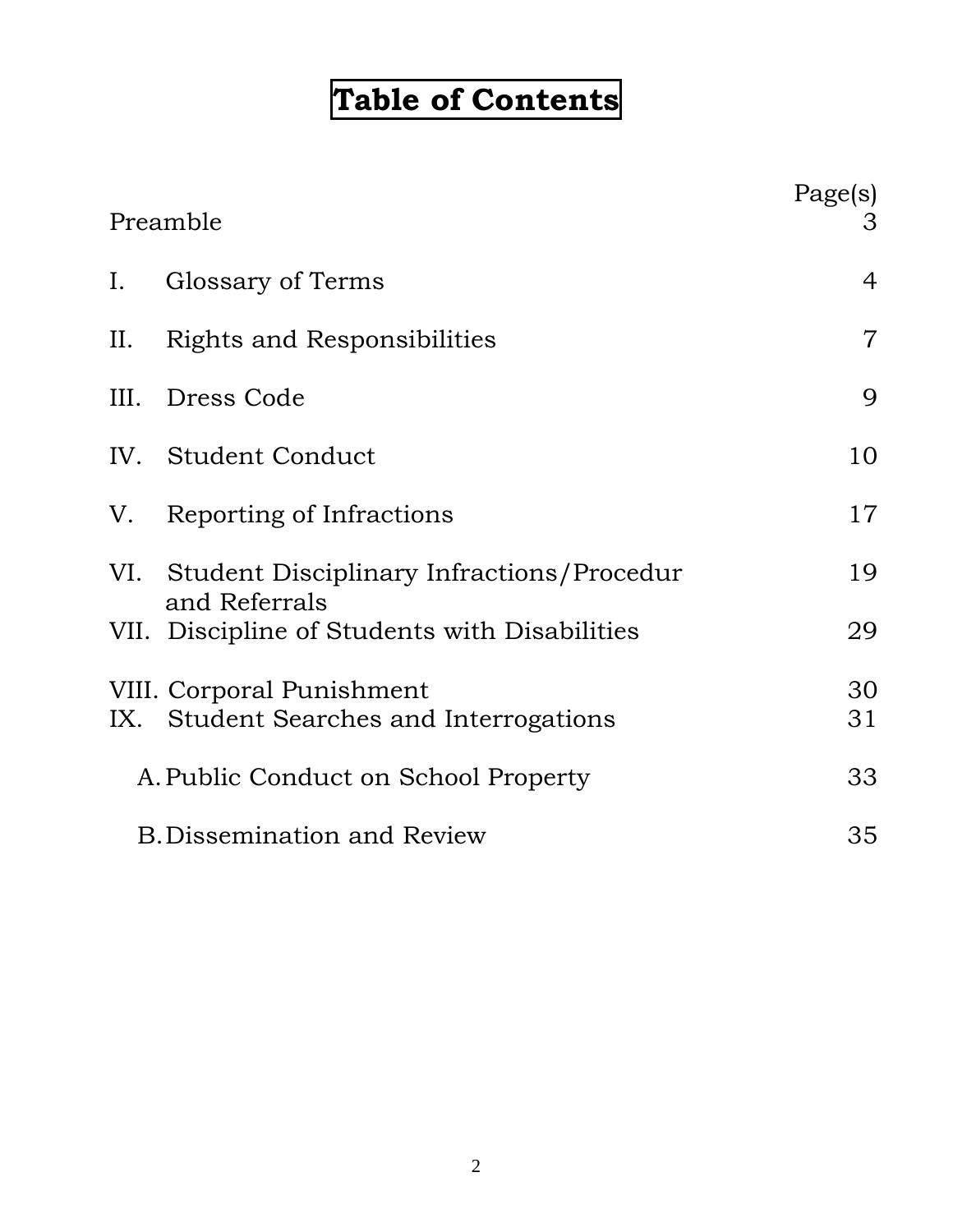# **Preamble**

This Code of Conduct (Code) was developed by the White Plains City School District's community and adopted by the Board of Education at its meeting on June 25, 2001 in response to the New York State Safe Schools Against Violence in Education Act (Project SAVE). It was last reviewed and amended at the June 14, 2021 Board of Education meeting.

The Code was developed around the belief that a dynamic educational environment is one that creates opportunities for the development of responsible and productive citizens. It is one where everyone is treated with respect and dignity and where decisions are based solely on what works best for students.

White Plains has had a long history of high expectations for acceptable behavior. This comprehensive document incorporates and expands upon many of the policies and programs that have been in use in the district for some time (e.g., character education, Positive Behavior Intervention Strategies (PBIS), peer mediation, social decision making, conflict resolution, and counseling). Current school building rules, regulations, and procedures will remain in effect unless specifically superseded by the Code. This Code of Conduct provides a legal and procedural framework for disciplinary decisions regarding inappropriate behavior or misconduct on school property, at school-sponsored events/activities, or off of school grounds, if the behavior or misconduct creates, or would foreseeably create, a risk of a substantial disruption within the school environment.

The Code of Conduct was designed around the following five core principles that govern its implementation:

#### **Principle 1: A safe, and productive school environment is essential to learning.**

The safety and welfare of our students, staff, and visitors will take priority over an individual's right to self-expression. While the district believes that an individual should have wide latitude for self-expression, limitations must be established in order to maintain a safe and productive learning environment.

#### **Principle 2: Students, staff, and visitors are responsible for their own actions.**

Making choices that contribute to a safe, respectful learning environment and assuming personal responsibility for those choices is a critical component of the teaching and learning process. Self-discipline awareness, and self-management is the objective.

#### **Principle 3: Home/school partnerships are critical to student success.**

Because parents/guardians should be active participants in all aspects of their child's education, meaningful communication and cooperation between the home and the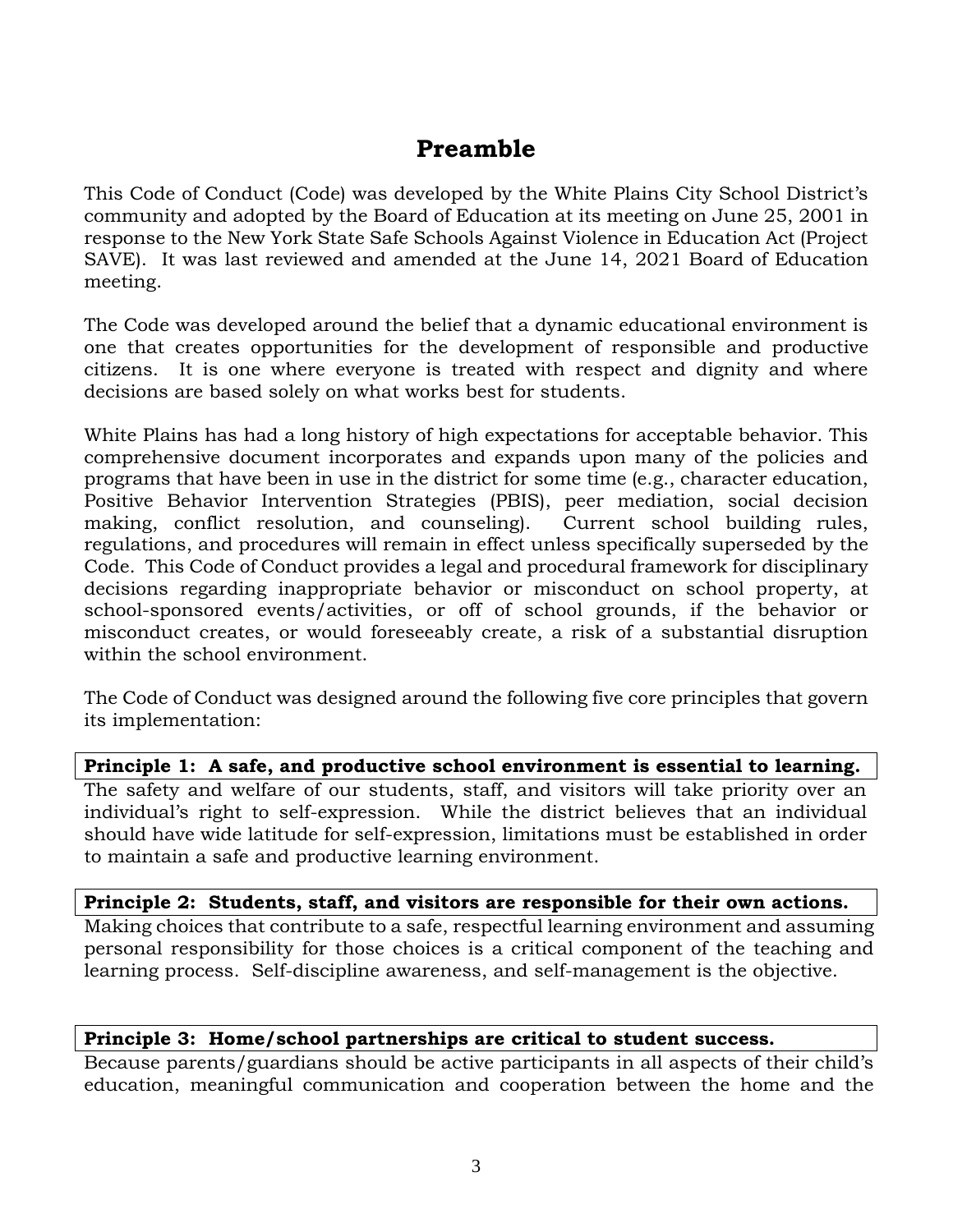school are essential to a proactive, collaborative approach to the implementation of any effective student discipline practice.

### **Principle 4: School rules and their implementation should be fair, just, and reflect an anti-bias mindset.**

Consequences for code infractions, as well as the disciplinary procedures themselves, should be timely, fair, consistent, and impartial.

**Principle 5: Progressive consequences and restorative justice provide opportunities for students to learn from their mistakes.**

**The first step in any disciplinary action should be to allow students to learn and grow from their mistake and to repair the damage done to either staff or students. Principle 6: Respect must be given for each person's unique needs.**

While the rules apply to everyone, it is acknowledged that a student's special needs or circumstances must be considered when imposing disciplinary consequences.

# **I. Glossary of Terms**

### **Students.**

The term, "students," refers to individuals, prekindergarten through 21 years of age, who are residents or non-residents of the district and attend any one of the White Plains City School District's educational facilities or who are residents of the district assigned to an out-of-district placement by the school system. Non-resident pupils include those children who are tuition-paying pupils, the children of staff members who do not reside in White Plains, or children from other school districts assigned here through a special arrangement with the district's Special Education Department.

# **Progressive Consequences**.

Progressive consequences use incremental interventions to address negative behavior, with the ultimate goal of teaching pro-social behavior. Progressive consequences are not intended to be punitive. Instead, progressive consequences are intended to promote concurrent accountability and behavioral change. The goal is to prevent a recurrence of negative behavior by helping students learn from their mistakes, beginning with redirection. Essential to the implementation of progressive consequences is helping students, who have engaged in unacceptable behavior, to:

- Understand why the behavior is unacceptable and the harm it has caused.
- Understand what they could have done differently in the same situation.
- Take responsibility for their action.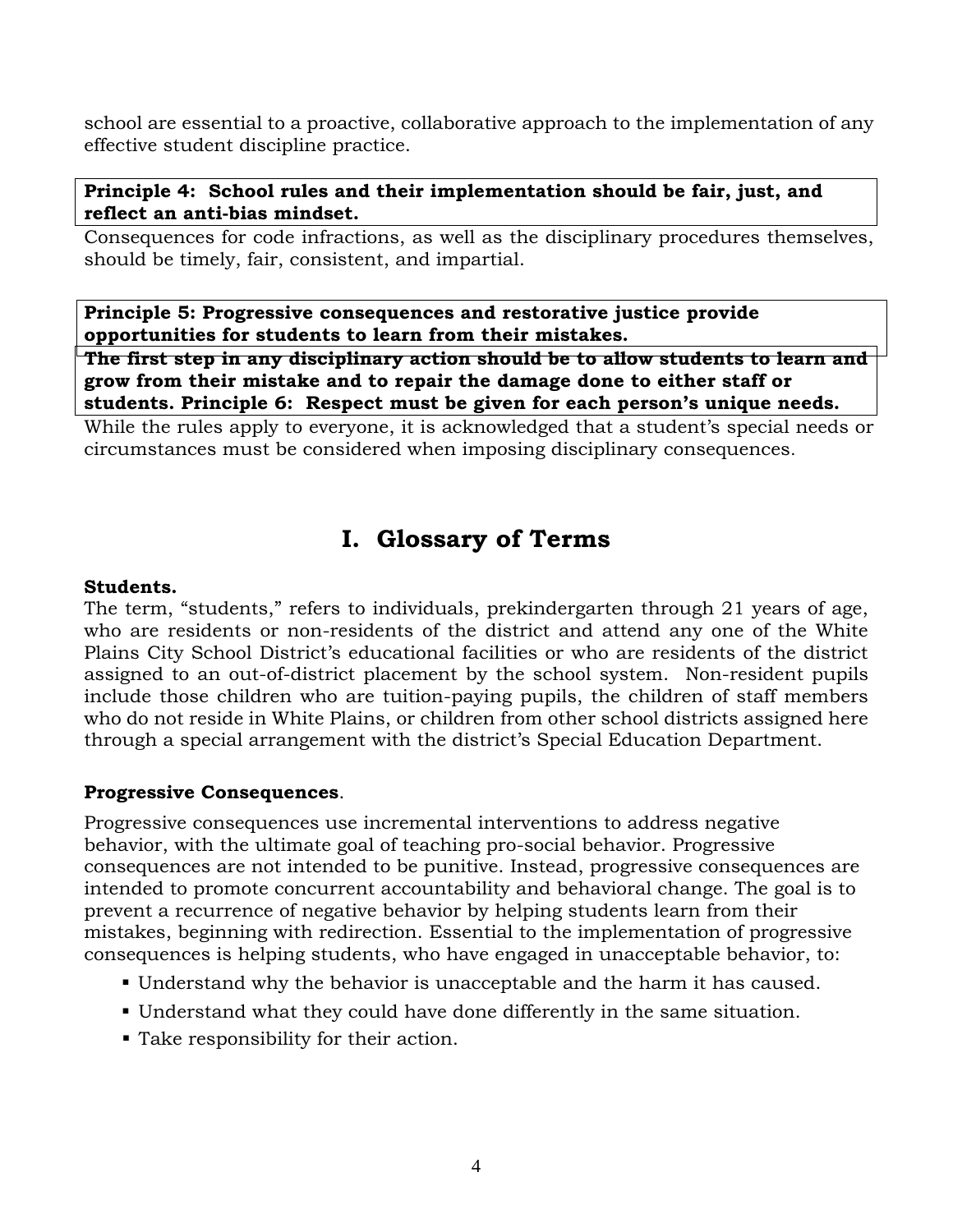- Be given the opportunity to learn pro-social and/or problem-solving strategies, decision making skills, and methods of self-calming to use in the future.
- Understand the progression of more severe consequences if the behavior recurs.
- Repair the relationship between staff and/or other students if appropriate.

**Disability.** For the purposes of this document, the term "disability" means (a) a physical, mental or medical impairment resulting from anatomical, physiological, genetic or neurological conditions which prevents the exercise of typical bodily function or is demonstrable by medically accepted clinical or laboratory diagnostic techniques or (b) a record of such an impairment or (c) a condition regarded by others as such an impairment, provided, however, that in the context of employment, the term is limited to disabilities which, upon the provision of reasonable accommodations, do not prevent the individual from performing in a reasonable manner the activities involved in the job or occupation sought or held.

**Student with a disability.** For the purposes of this document, the phrase "student" with a disability", means a student who, because of mental, physical or emotional reasons can only receive appropriate educational opportunities from a program of special education. This phrase does not include a student whose educational needs are due primarily to unfamiliarity with the English language, environmental, cultural or economic factors.

**Sexual orientation.** For the purposes of this document, the term "sexual orientation," means actual or perceived heterosexuality, homosexuality, or bisexuality.

**Gender.** For the purposes of this document, the term "gender", means actual or perceived sex and includes a person's gender identity or expression. Gender identity is one's self-conception as being male, female, non-binary and/or gender fluid as distinguished from actual biological sex or sex assigned at birth. Gender expression is the manner in which a person represents or expresses gender to others, often through behavior, clothing, hairstyles, activities, voice or mannerisms.

**Harassment and Bullying.** For the purposes of this document, the term*s* "harassment" and "bullying" means the creation of a hostile environment by conduct or by threats, intimidation or abuse including cyberbullying that (a) has or would have the effect of unreasonably and substantially interfering with a student's educational performance, opportunities or benefits, or mental, emotional or physical well-being; or (b) reasonably causes or would reasonably be expected to cause a student to fear for his or her physical safety; or (c) reasonably causes or would reasonably be expected to cause physical injury or emotional harm to a student; or (d) occurs off school property and creates or would foreseeably create a risk of substantial disruption within the school environment, where it is foreseeable that the conduct, threats, intimidation or abuse might reach school property. Acts of harassment and bullying shall include, but not be limited to, those acts based on a person's actual or perceived race, color,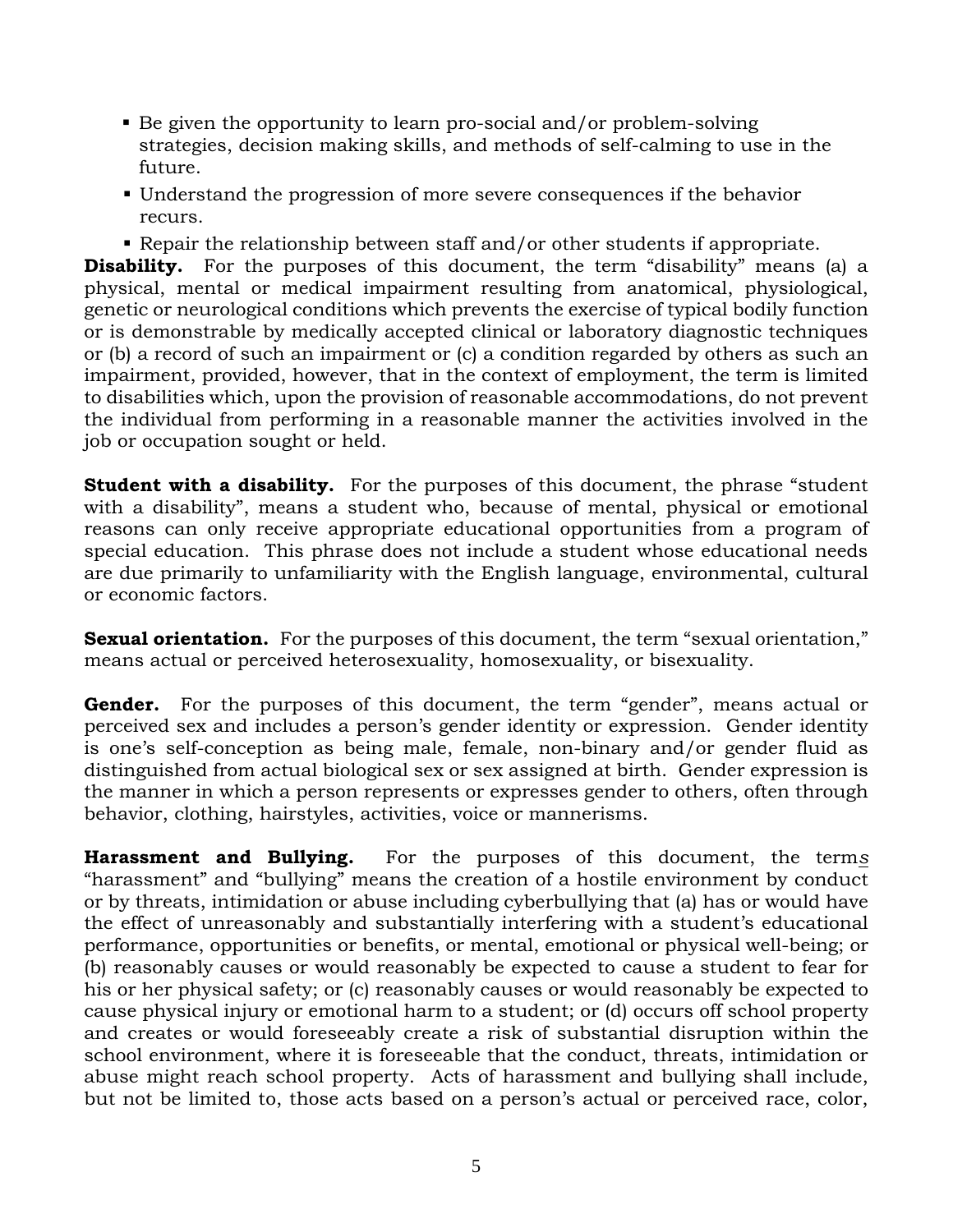weight, national origin, ethnic group, religion, religious practice, disability, sexual orientation, gender or sex. For the purposes of this definition the term "threats, intimidation or abuse" shall include verbal and non-verbal actions.

**Cyberbullying.** Cyberbullying shall mean harassment or bullying as defined above, including paragraphs (a), (b), (c) and (d), where such harassment or bullying occurs through any form of electronic communication.

Disruptive behavior. Disruptive behavior is behavior that makes the learning environment unsafe or inaccessible to others or who substantially interferes with the teacher's authority over the classroom. Determination of substantial disruption or interference will be based upon the age of the student, the frequency, intensity, duration, age, cognitive functioning and impact of the behavior. Please see page 10 for an illustrative list of disruptive behaviors.

#### **Violent behavior.**

Violent behavior is behavior that endangers the safety, health, or welfare of a student or others as defined on pages 11-13.

### **Parents.**

The term, "parents," includes parents, guardians, or other persons in legal parental relation to a student.

#### **School personnel.**

For the purposes of this document, the term, "school personnel," refers to individuals who are receiving compensation from the White Plains City School District, student teachers/interns, and under contract with the White Plains City School District or are employees of an entity under contract with the White Plains City School District to provide educational or related services to the White Plains City School District, its students or personnel (e.g., bus company employees and consultants).

#### **Visitors.**

Any individuals who are not students or school personnel and are lawfully on school property or attending a school function.

#### **School property.**

Any building, structure, athletic playing field, playground, parking lot or land contained within the real property boundary line of a district elementary or secondary school or any other district building. For the purposes of this document, a school bus is also considered school property.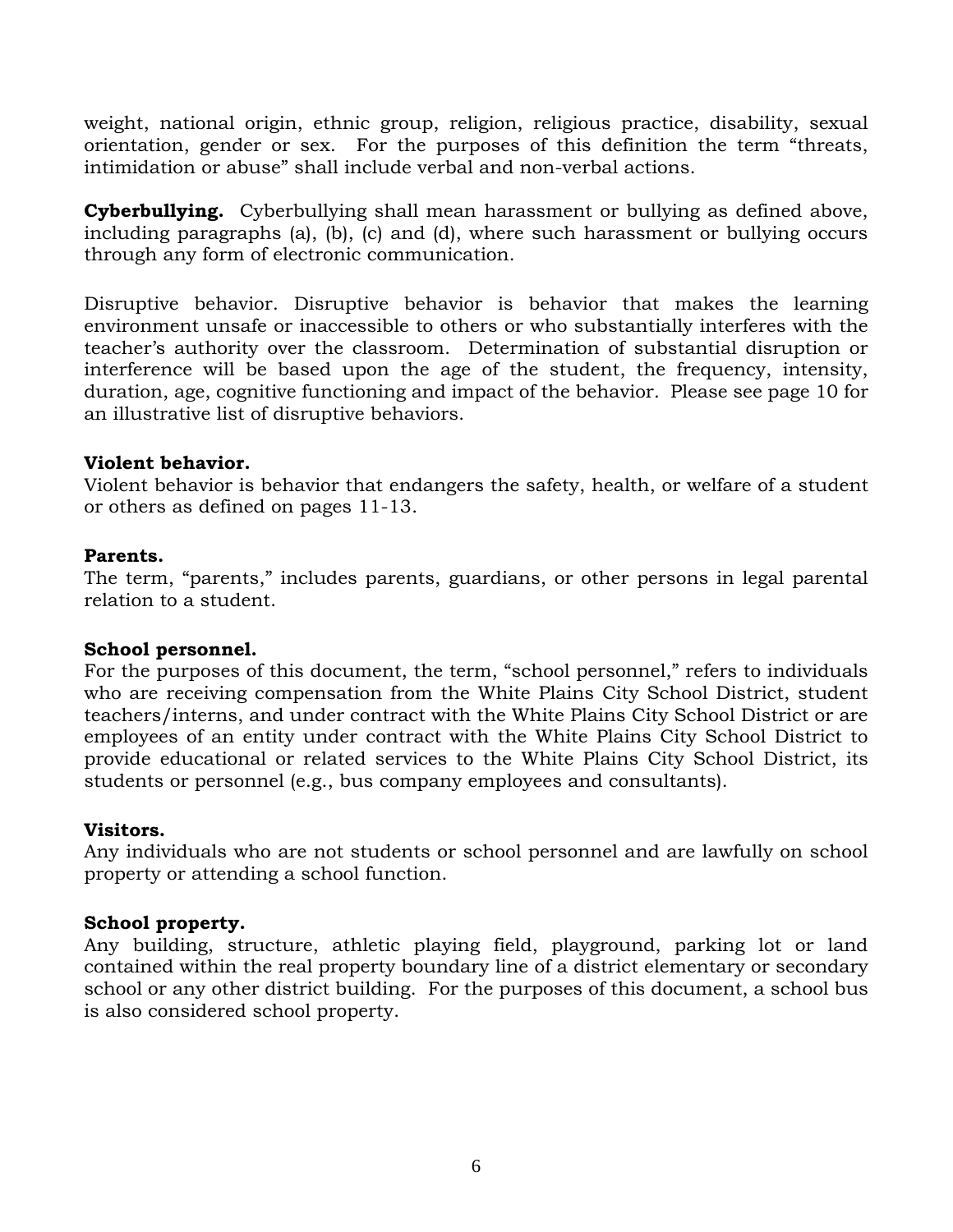#### **School bus**.

For purposes of this document, the term "school bus", means every motor vehicle owned and operated by the White Plains City School District for the transportation of students, children of students, teachers and other persons acting in a supervisory capacity or privately owned and operated for compensation for the transportation of students, children of students, teachers and other persons acting in a supervisory capacity to or from school or school functions.

#### **School function.**

Any school-sponsored event or activity, whether on or off campus, during or after school hours.

#### **Weapon.**

Any firearm, device (incendiary or other), instrument, material, or substance that can cause injury or death or is used to threaten such injury or death, as defined on page 12.

# **II. Rights and Responsibilities**

The White Plains City School District is committed to safeguarding the rights given to students, parents/guardians, and school personnel under State and Federal law and to promoting a safe, healthy, orderly, and civil school environment that ensures an appropriate education for all. Students, parents/guardians, and school personnel have the right to disclosure of all policies, rules, and procedures regarding expectations for behavior. They also have the right of due process.

No student shall be subjected to discrimination, harassment and/or bullying by employees or students on school property or at school functions based upon their actual or perceived race, color, weight, national origin, ethnic group, religion, religious practice, disability, sexual orientation, gender or sex.

The following list of rights and responsibilities is by no means exhaustive. It is meant to highlight some of the principal expectations for each group.

# **A. Students**

Students have a responsibility to attend school every day and to be familiar with and to adhere to district policies, rules, and regulations. In addition, they must comply with directions given by school personnel, accept responsibility for their actions, conduct themselves in a civil manner, contribute to maintaining a safe school environment that is conducive to learning, and behave respectfully, empathetically and adhering to the behavior expectations when on school property or at school-sponsored activities/events. All students have the right to be free from discrimination, harassment and/or bullying by employees or students on school property based upon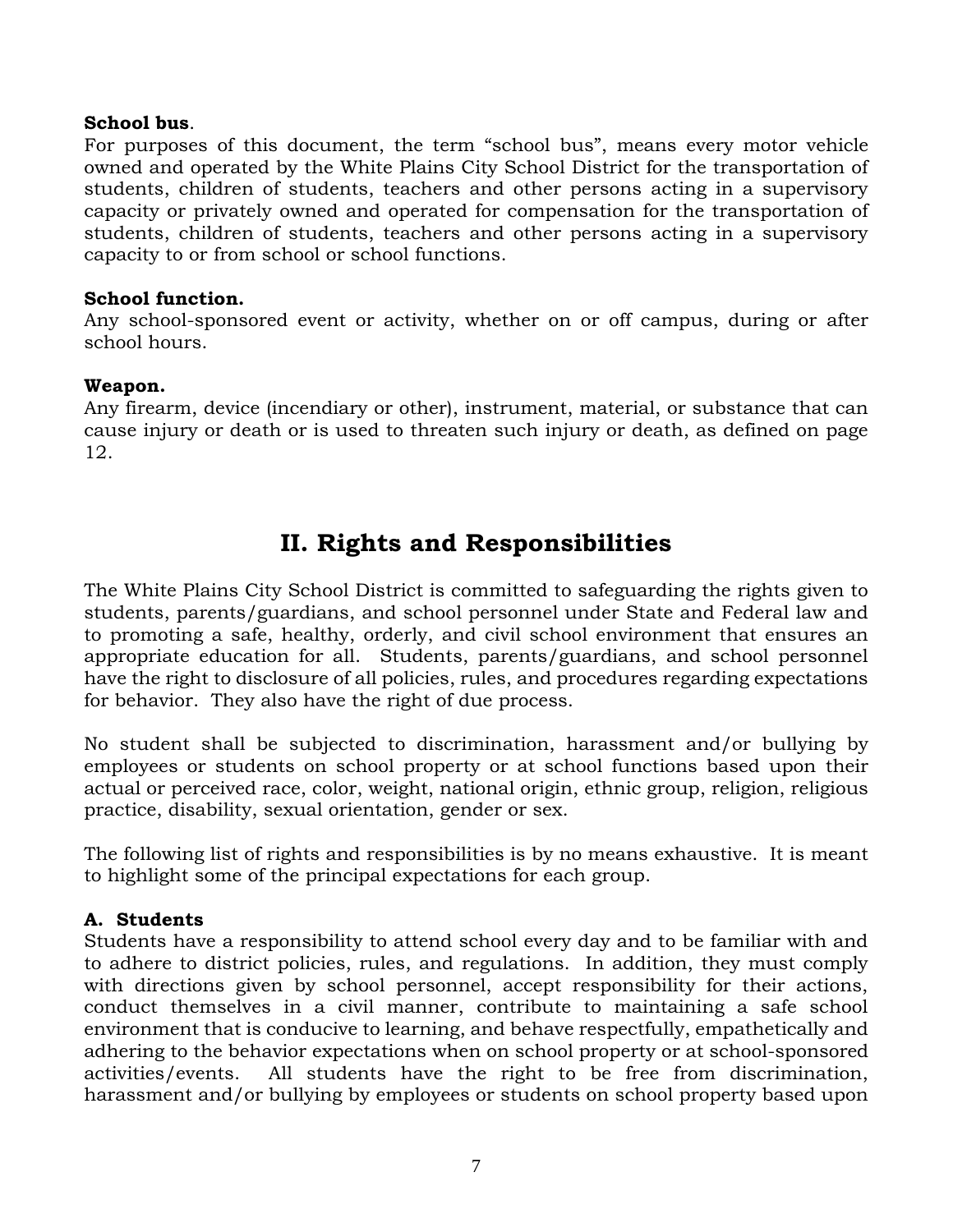their actual or perceived race, color, weight, national origin, ethnic group, religion, religious practice, disability, sexual orientation, gender or sex. All students have the responsibility not to engage in discrimination, harassment and/or bullying on school property or at school functions based upon another person's actual or perceived race, color, weight, national origin, ethnic group, religion, religious practice disability, sexual orientation, gender or sex.

# **B. Parents/guardians**

Parents/guardians have a responsibility to ensure that their children attend school regularly, and on time, and are prepared to participate and learn. They are expected to recognize that their child's education is a shared responsibility of themselves and the school, to cooperate with school personnel, and to convey to their children a positive attitude toward education and the high value they place on it. In addition, parents/guardians are expected to give their children an understanding of what positive behavior is: respect for adults and peers, courtesy, self-discipline and following the rules and expectations. Parents/guardians are responsible to ensure that their children are aware of and abide by all district policies, rules, and regulations. They are also expected to immediately inform the school of any danger or potentially dangerous situation they hear from their child or other children. They are further expected to discuss with their child(ren) the importance of mutual respect and dignity for their peers regardless of actual or perceived race, color, weight, national origin, ethnic group, religion, religious practice, disability, sexual orientation, gender or sex. When on school property and/or attending a school function, parents/guardians are expected to adhere to all directives given by school personnel, abide by school policies and rules, conduct themselves in a civil and respectful manner and contribute to maintaining a safe school environment that is conducive to learning. In addition, when on school property and/or attending a school function, parents/guardians have a responsibility not to engage in discrimination, harassment and/or bullying of any student based upon their actual or perceived race, color, weight, national origin, ethnic group, religion, religious practice, disability, sexual orientation, gender or sex.

# **C. School Personnel**

School personnel have a responsibility to actively participate in upholding a safe school environment that is conducive to learning, to maintain a climate of mutual respect and dignity for all students regardless of actual or perceived race, color, weight, national origin, ethnic group, religion, religious practice, disability, sexual orientation, gender or sex, to conduct themselves in a professional manner, and to be prepared to perform their job. They are expected to know school policies and rules and to enforce them in an anti-biased, impartial and consistent manner. They are also expected to communicate regularly with students and their parents. School personnel have the responsibility to confront issues of discrimination, harassment and/or bullying, address personal biases that may prevent equal treatment of all students, and to report incidents of discrimination, harassment and/or bullying that are witnessed or otherwise brought to an employee's attention.

# **D. Visitors**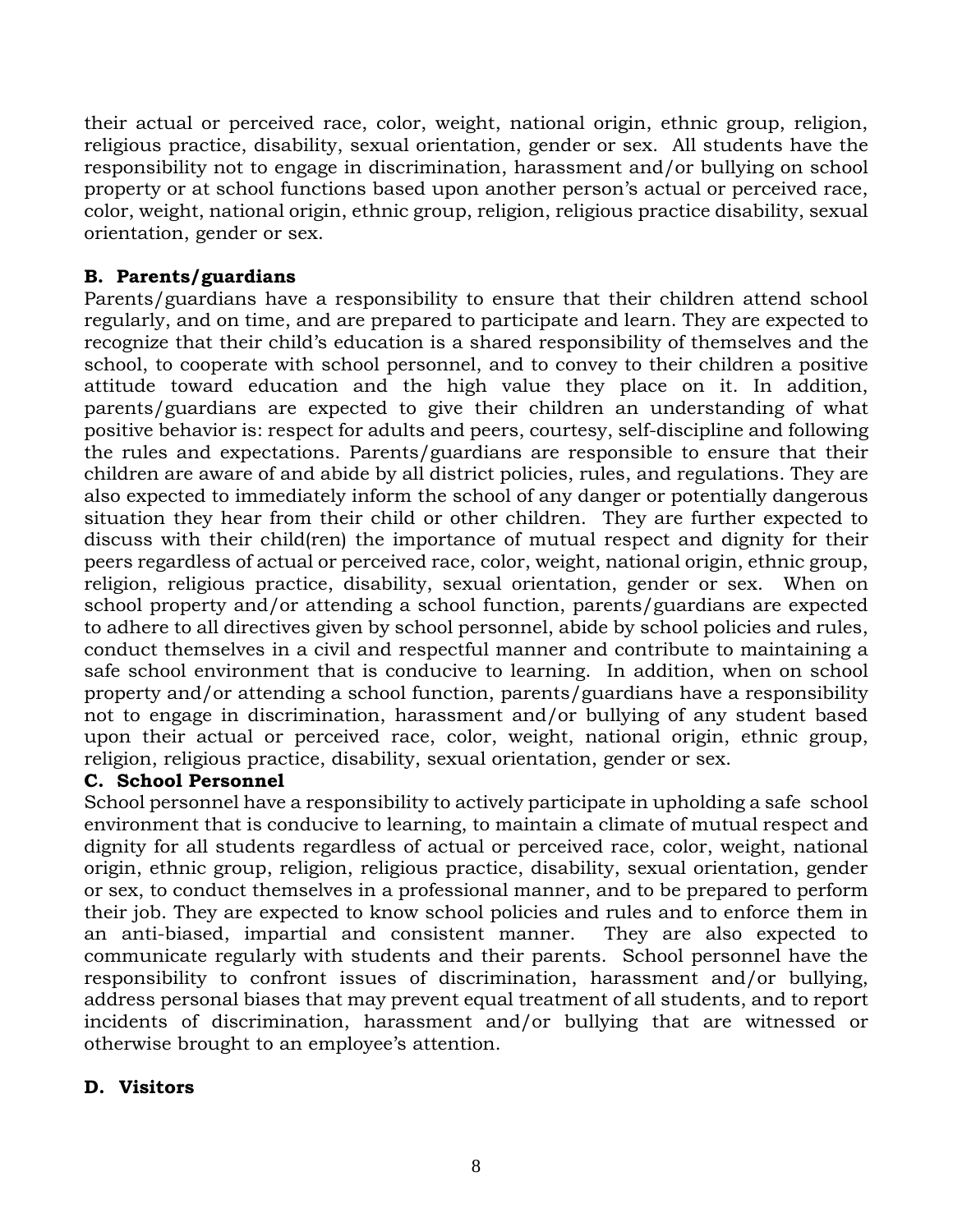Visitors have a responsibility to participate in upholding a safe and orderly school environment that maintains a climate of respect and dignity while conducting themselves in an appropriate and civil manner. Visitors are expected to abide by school policies and rules, to comply with all directives given by school personnel and to immediately inform the school district of any dangerous or potentially dangerous situation. Visitors to the school have the responsibility not to engage in discrimination, harassment and/or bullying of students on school property or at school functions based upon their actual or perceived race, color, weight, national origin, ethnic group, religion, religious practice, disability, sexual orientation, gender or sex.

### **E. Board of Education**

The Board of Education has a responsibility to collaboratively establish policy so that schools will be safe and orderly learning environments, to approve the district's Code of Conduct, to ensure that the community is aware of the Code, and to review and update it every year for timeliness, fairness, and effectiveness. The Board of Education has the responsibility to maintain a climate of mutual respect and dignity for all students regardless of actual or perceived race, color, weight, national origin, ethnic group, religion, religious practice, disability, sexual orientation, gender or sex. The Board of Education has the responsibility not to engage in the discrimination, harassment and/or bullying of students on school property or at school functions based upon his/her actual or perceived race, color, weight, national origin, ethnic group, religion, religious practice, disability, sexual orientation, gender or sex.

# **III. Dress Code**

# **A. Students**

All students are expected to dress for school and school-sponsored functions in a manner that adheres to the bullet points below. The district believes that to do otherwise takes away from the learning process. It is the responsibility of both parents and students to ensure that the student's dress (including jewelry) is aligned to the bullets below and does not materially and immediately disrupt or interfere with the educational process. A student should:

- Not wear items that are vulgar, obscene, libelous, or denigrate others.
- Not wear items that promote and/or endorse the use of alcohol, tobacco or illegal drugs and/or encourage other illegal or violent activities.
- Make sure that undergarments are completely covered with outer clothing.
- Not wear low-riding pants that expose undergarments and/or the upper part of the buttocks.
- Not wear hoods or items that cover the face and decrease the ability to recognize the student, except for a medical or religious purpose.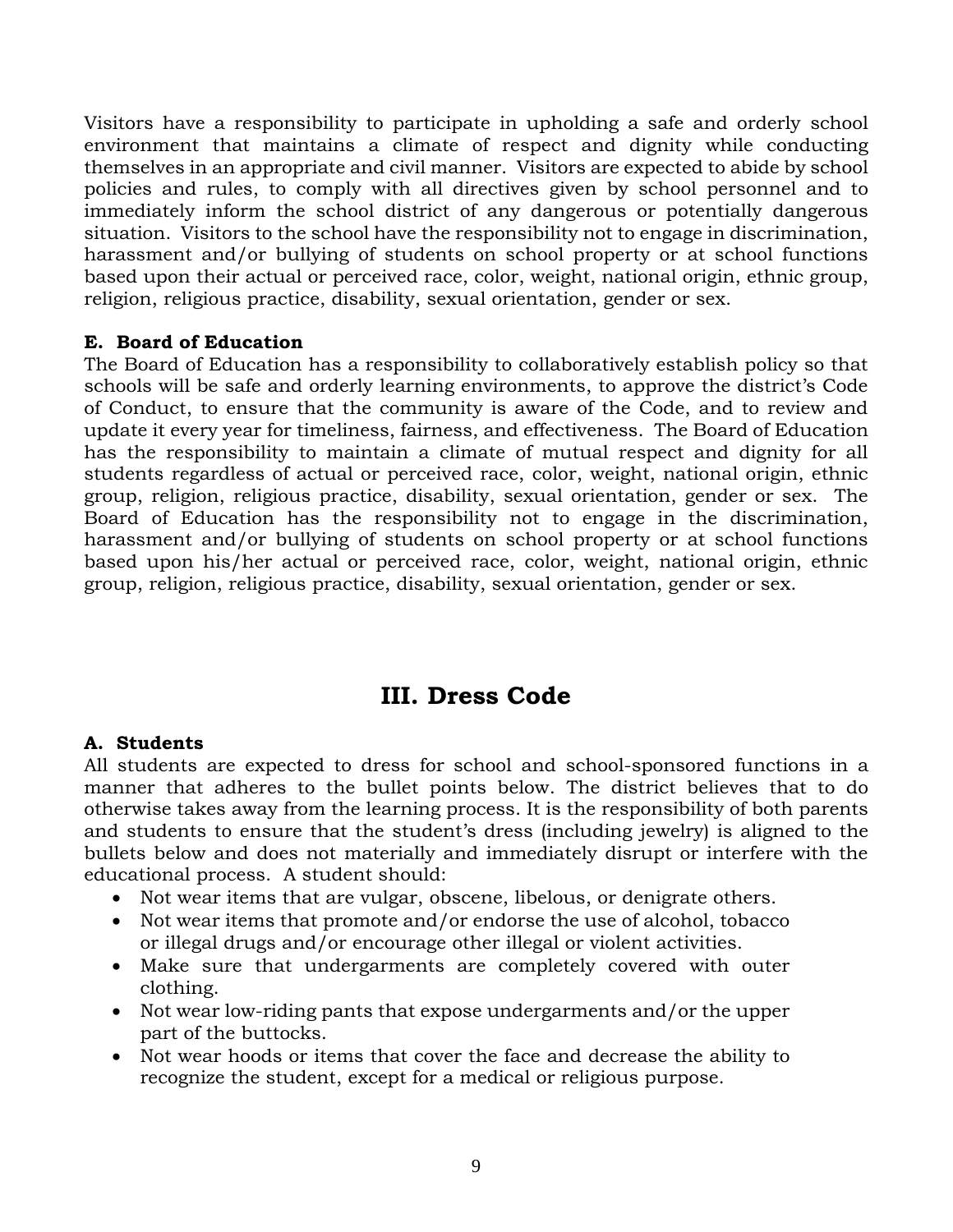- Not wear garments that expose the midriff, the lower part of the buttocks and chest.
- Not wear sheer garments through which a student's chest, midriff, undergarments or buttocks are visible.

While some of these garments are inappropriate under this Code for older students, they might be appropriate for children in the prekindergarten or the early primary grades. In administering this Code, principals/directors (or their designee) will use their discretion in enforcing the policy in these early grades.

While these garments are inappropriate for wear during the school day, an exception may be made for school dances and proms by the individual school building.

Decisions regarding consequences for inappropriate attire should reflect the objective application of the Code of Conduct, regardless of gender and/or body type. Students may be required to modify their appearance by covering or removing the offending item and, if necessary or practical, replacing it with an acceptable item. Students who refuse to modify their dress or who repeatedly fail to comply with the dress code shall be subject to a range of disciplinary actions listed in Section V.

### **B. School Personnel**

A dress code for employees is a mandatory subject of collective bargaining and, as such, may not be imposed upon unionized district personnel without negotiations.

Nevertheless, school personnel are responsible to ensure that their dress is safe and appropriate and does not disrupt or interfere with the educational process. They should not wear items that:

- Are vulgar, obscene, libelous, or denigrate others.
- Promote and/or endorse the use of alcohol, tobacco or illegal drugs and/or encourage other illegal or violent activities.

# **C. Visitors and Parents/Guardians**

When on school property and/or attending a school function*,* it is the responsibility of all visitors and parents/guardians to ensure that their dress is safe and appropriate and does not disrupt or interfere with the educational process. They should not wear items that:

- Are vulgar, obscene, libelous, or denigrate others.
- Promote and/or endorse the use of alcohol, tobacco or illegal drugs and/or encourage other illegal or violent activities.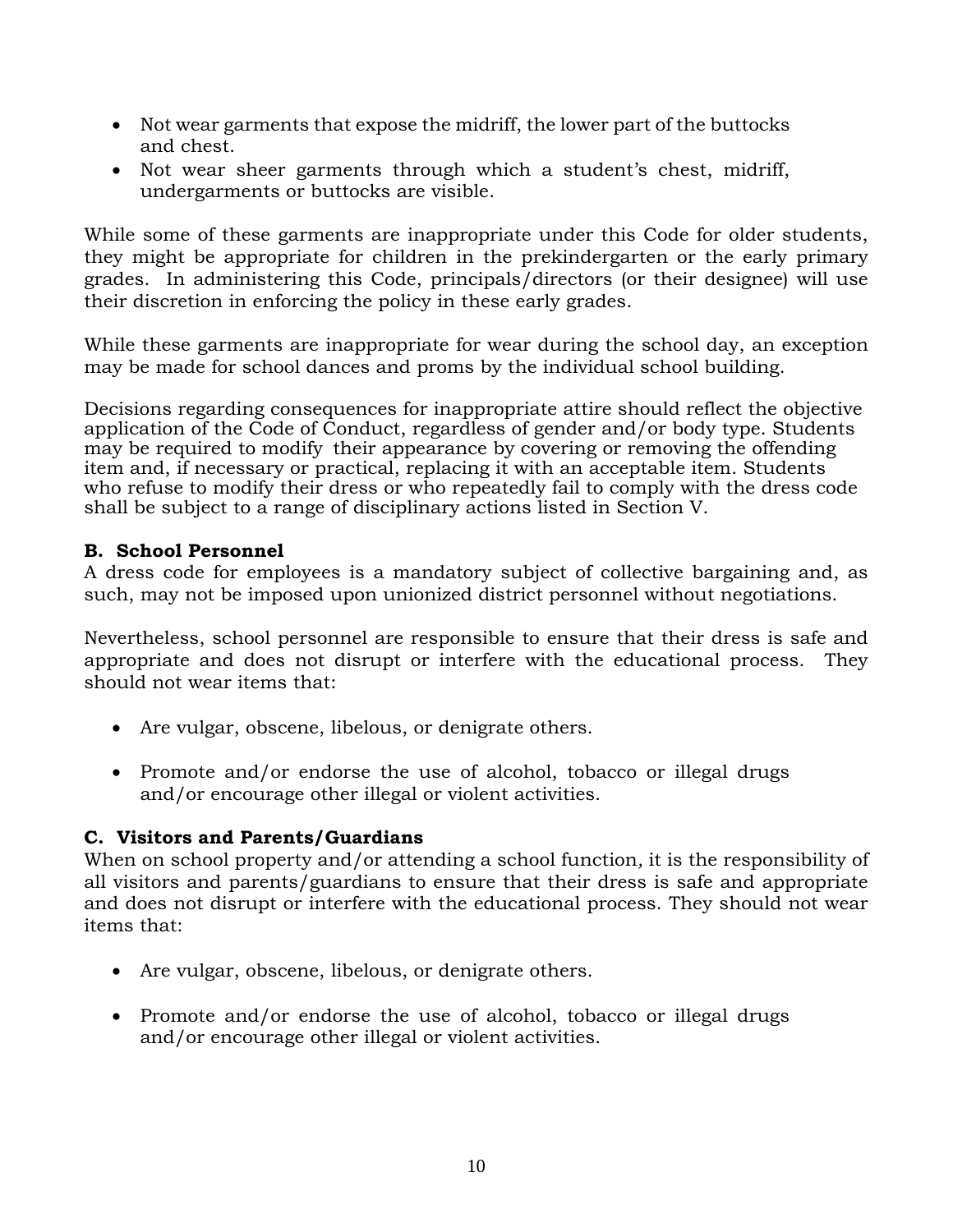# **IV. Student Conduct**

The White Plains City School District expects all students to conduct themselves in an appropriate and civil manner, with proper regard for the rights and welfare of other students, district personnel, and other members of the school community, as well as for the care of school facilities and equipment.

The best discipline leads to growth, takes into account student voice, is culturally responsive, may be restorative in nature and allows each day to be a fresh start for the student. Students must learn to assume and accept responsibility for their own behavior, as well as the consequences of their misbehavior. School personnel who interact with students are expected to use disciplinary action only when necessary and to place emphasis on the students' ability to grow in self-discipline.

The district recognizes the need to make its expectations for student conduct, both while on school property and while engaged in a school function, specific and clear. Students who do not adhere to conduct expectations will be provided a disciplinary consequence.

The district's three student behavior expectations are followed by a list of specific conduct that is expected and prohibited under each expectation.

# **Expectation 1: Students shall abide by school rules, respond to authority school personnel, and conduct themselves in a manner that is civil and orderly. courteous, respectful and empathetic of those around them.**

They must not:

*Engage in any conduct that is disruptive or disorderly.* Examples include, but are not limited to:

- Engaging in behavior that deliberately goes against what the student has been asked to do or not to do or where the student is supposed to be at any given time, such as ignoring or disregarding the directions of school personnel; demonstrating disrespect toward school personnel; and skipping detention or other assignments that serve as a disciplinary consequence.
- Using language or gestures that are profane, lewd, vulgar or abusive.
- Distracting the bus driver from safely operating the vehicle.
- Making excessive noise that interrupts the educational process.
- Running in hallways or engaging in otherwise unsafe behavior.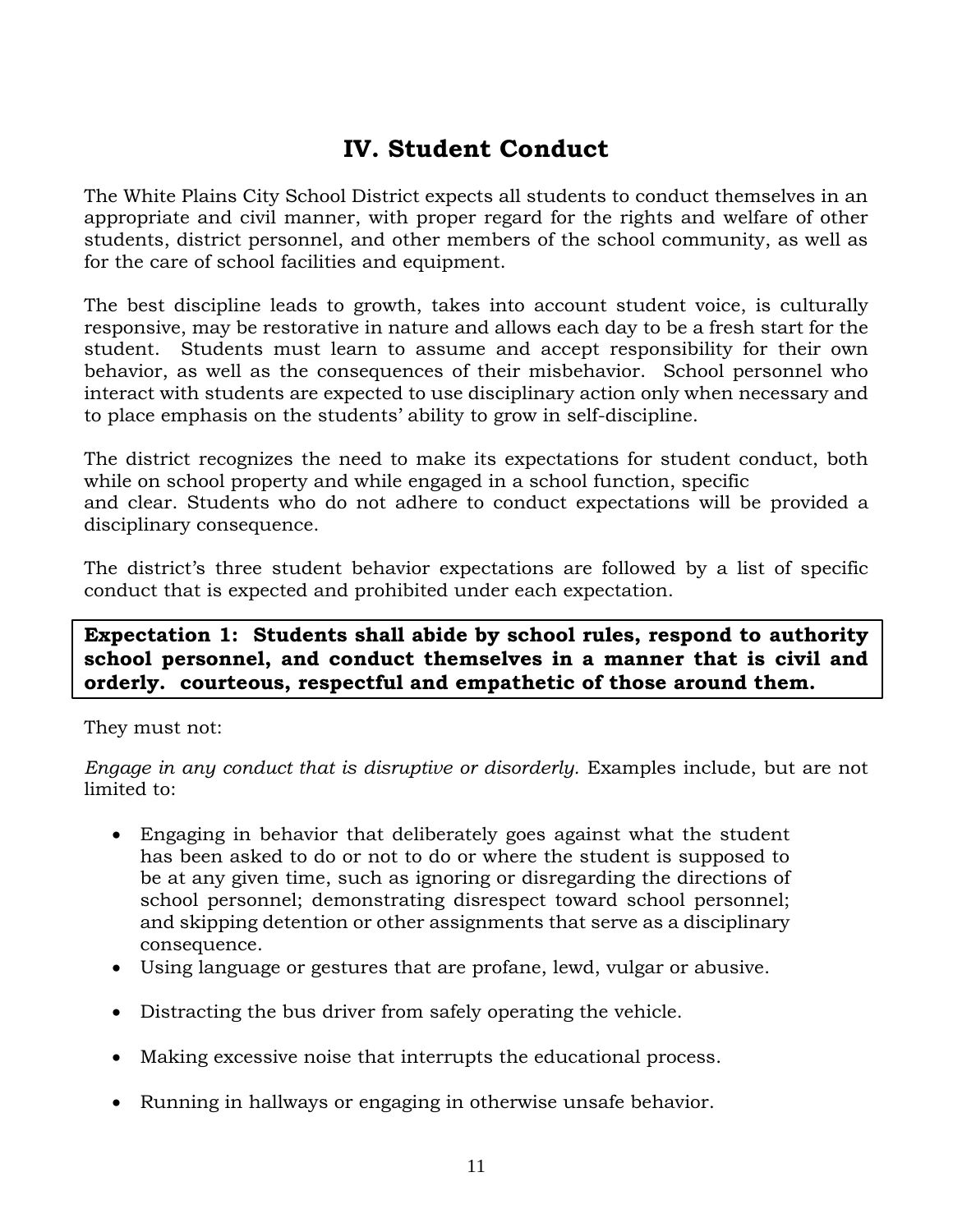- Possessing a cell phone and/or other electronic device within any school district buildings is the responsibility of the student, because of concern for theft. Using personal electronic devices for unauthorized recording is strictly prohibited in all classrooms, buildings, restrooms, changing areas and any school function/event. Electronic devices include, but are not limited to, cell phones, tablets, PDAs digital media players and remote gaming devices. Exceptions may be authorized by administrative approval.
- Cutting class, being late for class without valid reason, or leaving school without permission.
- Being on school grounds, during the school day, in any school buildings or grounds, other than the one they regularly attend, without permission from the administrator in charge of the building. (Students who pick up their siblings or who visit teachers must sign-in and get a visitor's pass.)
- Interfering with classes, assemblies or other school functions.
- Inappropriate throwing of any objects in school, inside a bus, or out the window or door.
- Distributing or posting of any written material, pamphlets, or posters without the prior written approval of the Superintendent (or designee). In making these decisions, the Superintendent (or designee) will give due consideration to the student's rights of free speech and expression.
- Using or having Laser Devices is prohibited.

**Expectation 2: Students shall engage in behaviors that promote a safe learning environment and resolve disagreements or disputes in a nonviolent manner. They shall demonstrate respect, empathy and acceptance towards others.**

They must not:

*Engage in violent behavior or in behavior that is threatening or that could jeopardize the safety and welfare of the school, school personnel, other students or visitors.* Examples include:

• Engaging in harmful act towards school personnel or attempting to do so. This includes but is not limited to: using physical force such as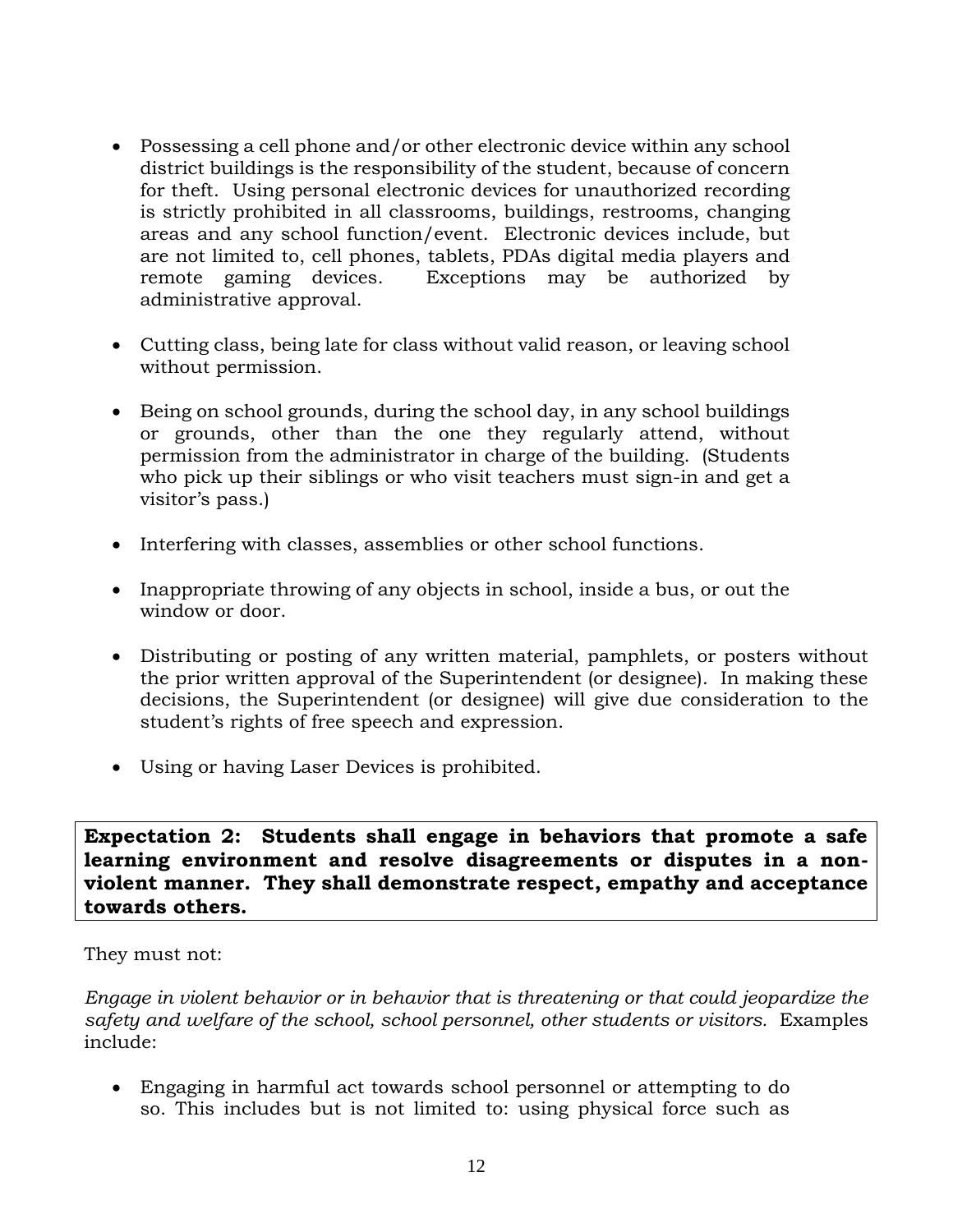hitting, spitting, biting, kicking, stabbing, pushing, breaking the skin or otherwise wounding, punching or scratching, except in self-defense.

- Engaging in, while on school property or at a school function, act towards another student or any other person on school property or at a school function, or attempting to do so. This includes but is not limited to: using physical force such as hitting, spitting, biting, kicking, stabbing, pushing, breaking the skin or otherwise wounding, punching or scratching, except in self-defense.
- Possessing, while on school property or at a school function, a weapon.**\*** Authorized law enforcement officials are the only persons permitted to have a weapon in their possession while on school property or at a school function.

 $\_$ 

**\***Note: A weapon, which includes, but is not limited to, any firearm or other gun, BB gun, pistol, revolver, shotgun, rifle, machine gun, disguised gun, any knife, dagger, dirk, razor, stiletto, switchblade knife, gravity knife, brass knuckles, sling shot, metal knuckle knife, box cutter, cane sword, electronic dart gun, Kung Fu star, electronic stun gun, corkscrew, pepper spray, aerosol cans or sprays or other noxious spray, explosive or incendiary bomb or any other dangerous object.

- Displaying, while on school property or at a school function, what appears to be a weapon.\*
- Threatening, while on school property or at a school function, to use a weapon or other device, instrument, material, or substance that can
- cause physical injury or death. This includes but is not limited to threatening to harm themselves or others (verbally, in writing, e-mail, on social networking sites or by any other means).
- Intentionally damaging or destroying the personal property of any person on school property or at a school function, including graffiti or arson.
- Intentionally damaging or destroying school district property including graffiti or arson.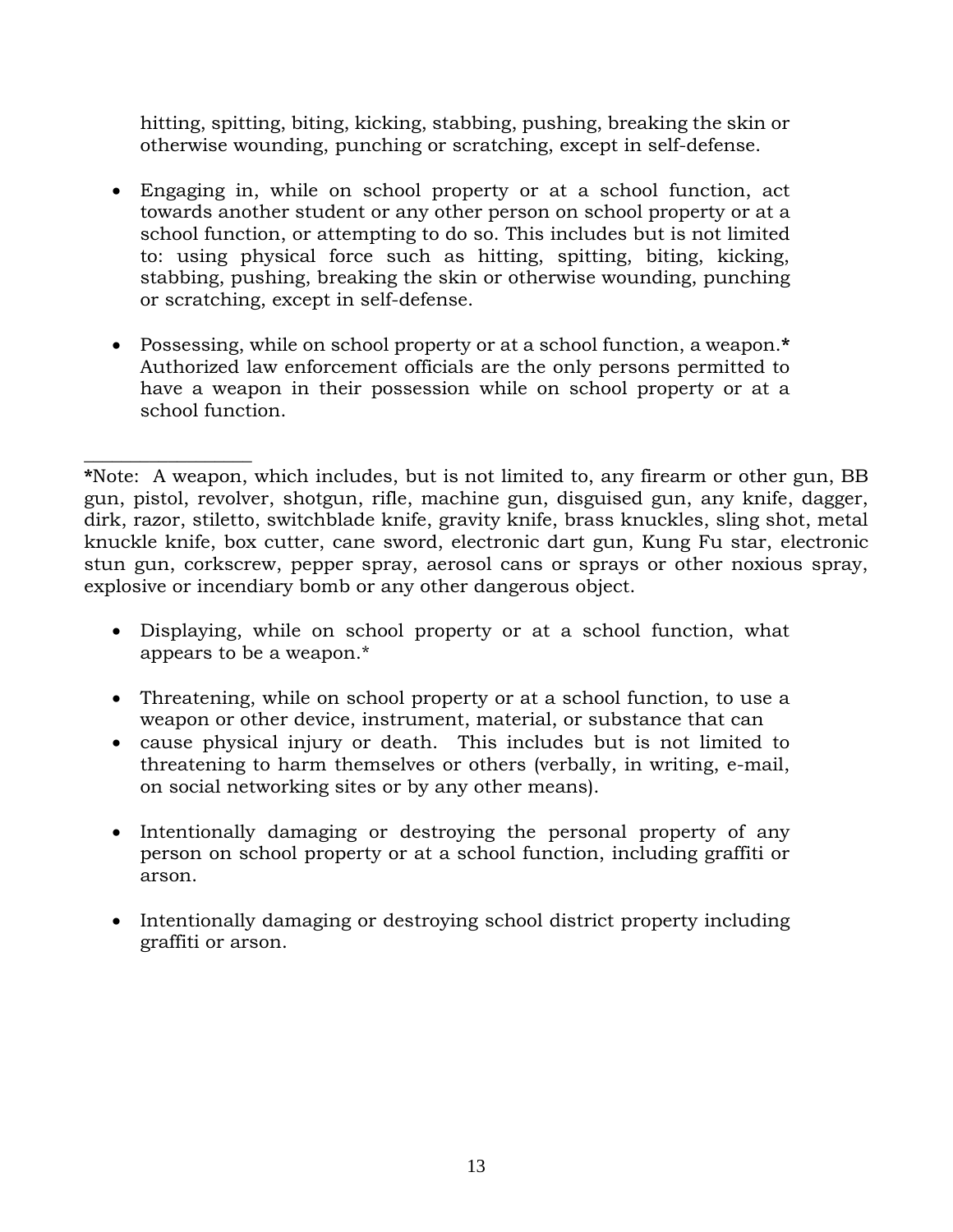# **Expectation 3: Students shall conduct themselves in a manner that promotes a safe, ethical, and equitable environment by acting truthfully and honestly.**

They must not:

*Engage in any conduct that endangers the safety, morals, health or welfare of themselves and others.*Examples include, but are not limited to:

- Lying to school personnel.
- Stealing the property of other students, school personnel, or visitors.
- Defaming, which includes making false statements or representations about an individual or identifiable group of individuals that harm the reputation of the person or the identifiable group by demeaning them (verbally, in writing, e-mail, on social networking sites or by any other means).
- Selling, using, distributing or possessing obscene or sexually explicit material (verbally, in writing, e-mail, on social networking sites or by any other means).
- Using vulgar or abusive language, cursing, or swearing (verbally, in writing, e-mail, on social networking sites or by any other means).
- Possessing or smoking a cigarette, cigar, or pipe, or possessing or using chewing tobacco, or smokeless tobacco.
- Possessing, using, selling, or distributing electronic cigarettes, vaping devices, or associated paraphernalia (including, but not limited to, cartridges/capsules/pods).
- Possessing, consuming, selling, distributing or exchanging alcoholic beverages or illegal substances, or being under the influence of either. "Illegal substances" include, but are not limited to, inhalants, cannabis (including marijuana, hashish and hash oil), cannabis/marijuana derivatives (including cannabis oil and/or wax, marijuana oil and/or wax), and electronic cigarettes, vaping devices, or associated paraphernalia (including, but not limited to, cartridges/capsules/pods) containing such products, cocaine, LSD, PCP, Ecstasy, amphetamines, heroin, fentanyl, opioids, steroids, look-alike drugs, synthetic drugs and any substances commonly referred to as "designer drugs."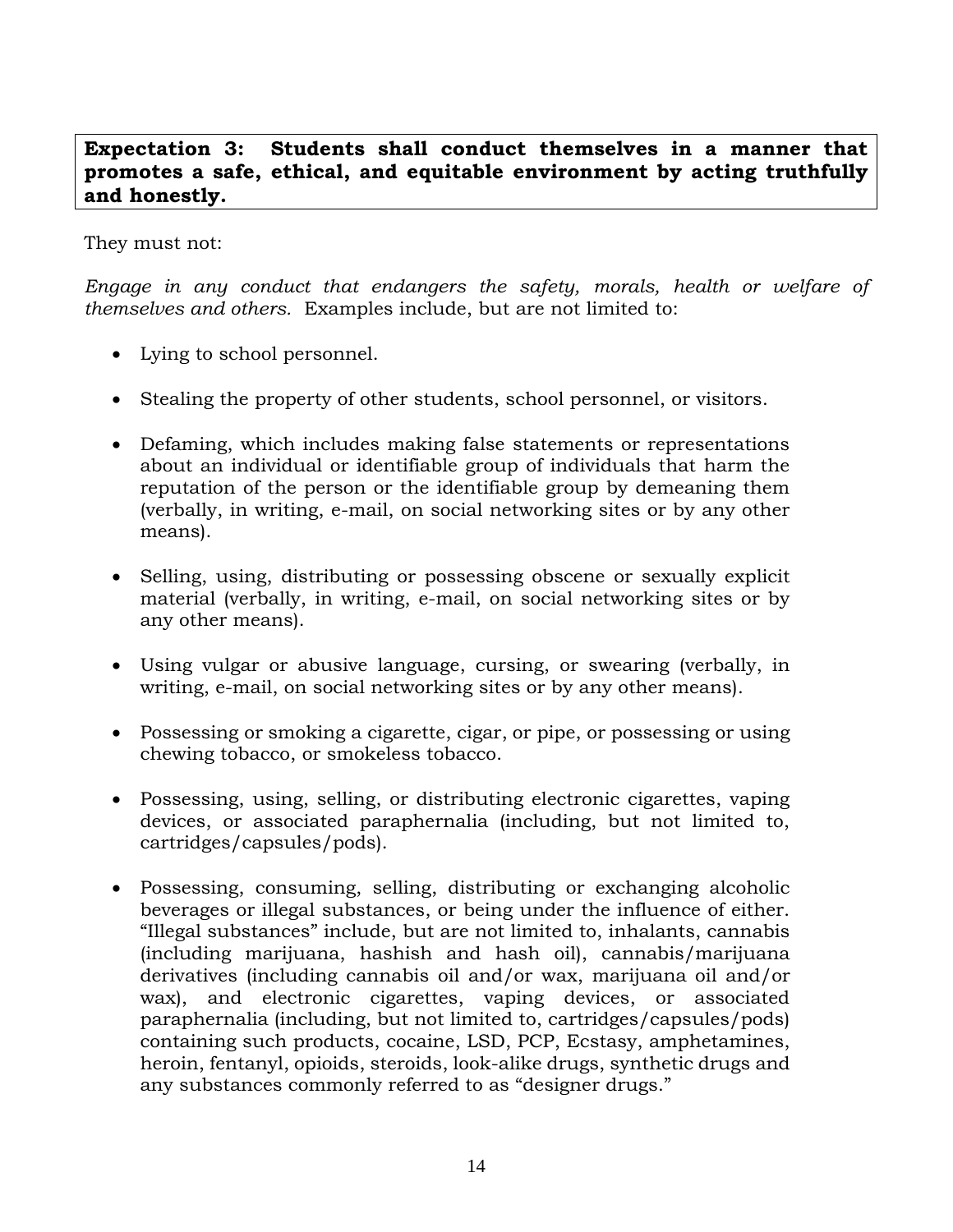- Inappropriately using, sharing, or selling of any prescription or overthe-counter drugs.
- Possessing drug paraphernalia including, but not limited to, rolling paper, pipes, blunts, electronic cigarettes, vaping devices and associated paraphernalia (including, but not limited to, cartridges/capsules/pods), etc.
- Gambling.
- Engaging in gang-related activities and/or displaying gang symbols and paraphernalia.
- Indecent exposure, that is, exposing to sight the private parts of the body in a lewd or indecent manner, such as mooning and flashing.
- Initiating a false report warning of fire, bomb threat, or other catastrophe, including any intentional misuse of 911.
- Intentionally discharging a fire extinguisher without a valid reason or causing a fire extinguisher to discharge without a valid reason.
- Discriminating, which includes the use of actual or perceived race, ethnicity, culture, country of origin, language, religion, gender, sexuality, medical condition, height, weight, religious practice, or (dis)ability as a basis for treating another in a negative manner.
- Intimidation, which includes engaging in actions or making statements that illicit fear or concern in another individual or individuals.
- Engaging in harassment and/or bullying, in all its forms, which includes a sufficiently severe threat, intimidation or abuse **or** a persistent, pervasive pattern of threats, intimidation or abuse directed at an identifiable individual or group as defined in Article I of this Code of Conduct. This includes bullying, cyberbullying and sexual harassment.
- Engaging in hazing behaviors, which includes any intentional or reckless act directed against another for the purpose of initiation into, affiliating with or maintaining membership in any activity, organization, club, or team.
- Engaging in intimate sexual behavior.
- Driving unsafely or violating the NYS traffic laws on school grounds.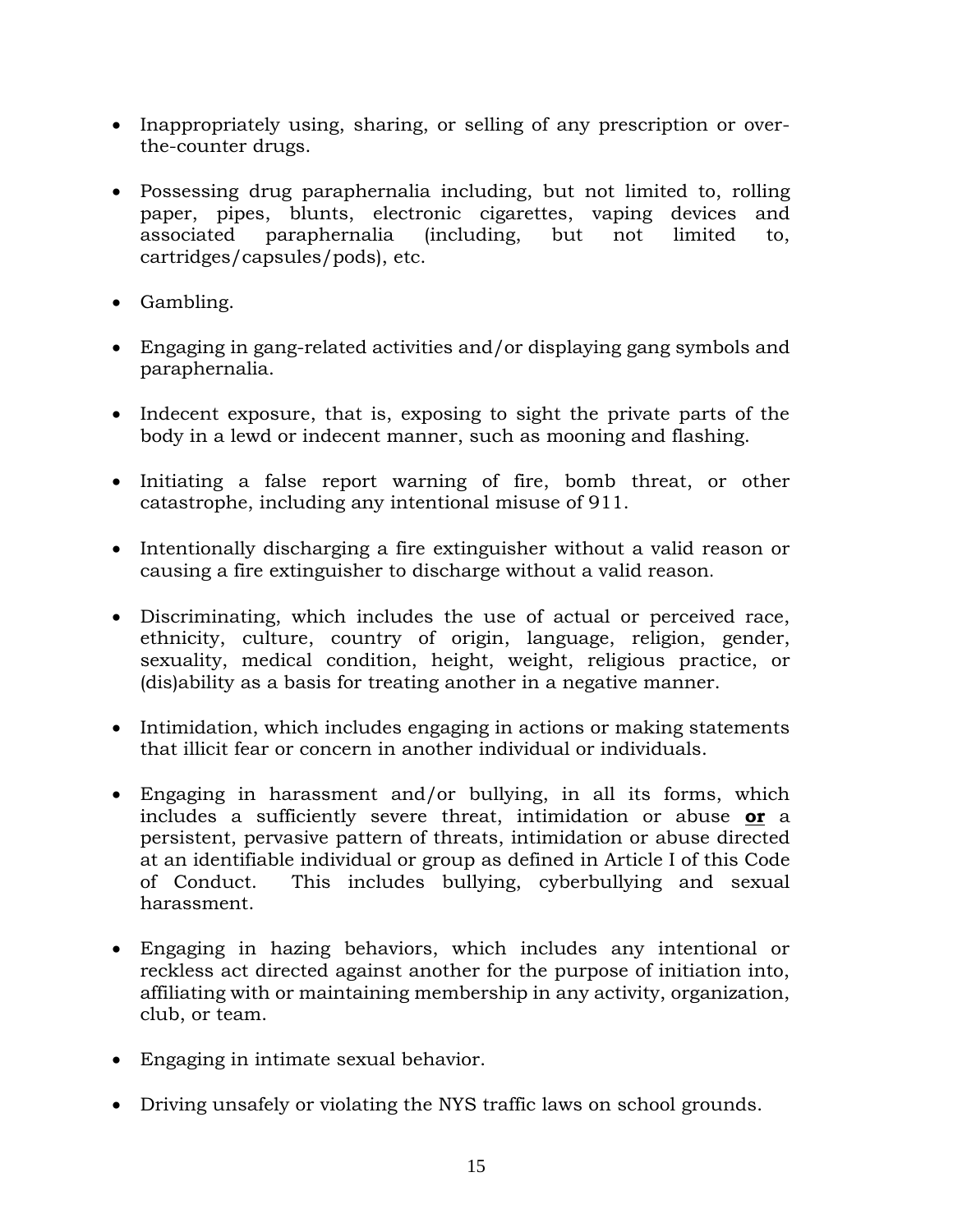- Withholding information from a responsible adult about any individual who may potentially cause harm to themselves, others, or school property.
- Falsely accusing another individual of a possible violent or unlawful act.
- Engaging in bullying, which is a form of harassment that consists of inappropriate persistent behavior including threats or intimidation of others, treating others cruelly, terrorizing, coercing, or habitual insults and/or badgering others.
- Engaging in cyber-bullying, which includes, but is not limited to, using the internet, social networking sites, cellular phones, gaming devices, or other communication devices to intimidate, bully, harass, or embarrass other students or staff members. Students, who engage in such activity on school grounds, or who engage in such activity off campus and create a material disruption of school operations, shall be subject to consequences for bullying and harassment, as well as possible criminal penalties.
- Using electronic communication devices (e.g. cell phones, PDAs) to disrupt the educational process.
- Engaging in any conduct off school property that endangers the safety, morals, health or welfare of students or staff members within the school and creates or would foreseeably create a risk of substantial disruption within the school environment and/or where it is foreseeable that the conduct, threats, intimidation or abuse might reach school property.

They must not:

*Engage in any form of academic misconduct.* Examples include, but are not limited to:

- Plagiarism.
- Cheating.
- Forgery.
- Altering records.
- Misusing computer/electronic communications including any unauthorized use of computers, software, or internet/intranet account; accessing websites unauthorized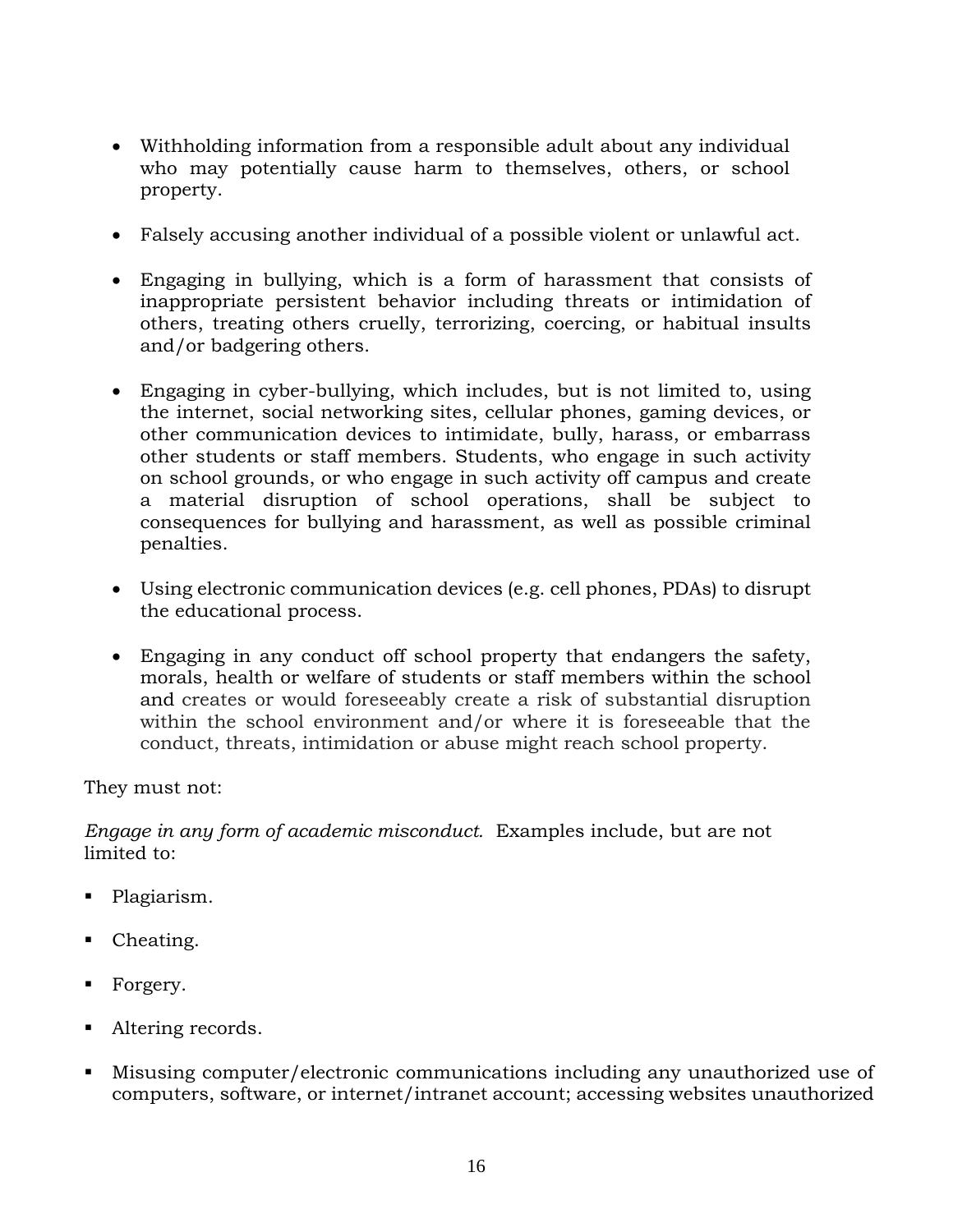by the district; accessing social networking sites, games, videos or chat rooms, except as authorized by district personnel as part of an instructional program; hacking and other destructive acts that damage the district's network or using the district's network to engage in unauthorized use such as video hacking; any other violation of the district's acceptable use policy; or any other violation of the internet safety policy or regulations.

Assisting another student in any of the above actions.

# **V. Reporting of Infractions**

### **A. By Students**

All students who witness what they believe is a violent or unlawful act or who are aware of a potentially violent or unlawful act – in school or at a school function – are expected to promptly report the matter to an adult. All students who are witnesses to, or subjected to, incidents of discrimination, harassment and/or bullying by another student, by a District employee and/or by any other visitor on school property or at a school function, are expected to promptly report the matter to an adult. The district will hold the identity of the reporter in confidence to the maximum extent possible.

#### **B. By School Personnel**

After receiving a report of an infraction of the Code of Conduct or a report of discrimination, harassment and/or bullying against any student all school personnel who are authorized to provide consequences are expected to investigate the situation, seek to understand any underlying reasons for the behavior and implement appropriate disciplinary consequences as necessary in a timely, fair, consistent, antibiased and impartial manner. In addition, school personnel may work with support staff (i.e. School psychologists and social workers) to plan proactive strategies to support student growth, self-awareness, self-regulation and self-discipline. All school personnel who are witnesses to incidents of discrimination, harassment and/or bullying against any student by a student, by a District employee and/or by a visitor on school property or at a school function, are expected to report and investigate the situation and implement appropriate disciplinary consequence as necessary in a timely, fair, consistent and impartial manner. School personnel who are not authorized to implement disciplinary consequences are expected to promptly verbally report infractions of the Code of Conduct and/or incidents of discrimination, harassment and/or bullying against any student to their building principal, the principal's designee, or the Dignity Act Coordinator in the school building no later than one school day after such school personnel witnesses or receives a report of such conduct and to file a written report with the principal, the principal's designee, or the Dignity Act Coordinator in the school building not later than two school days after making a verbal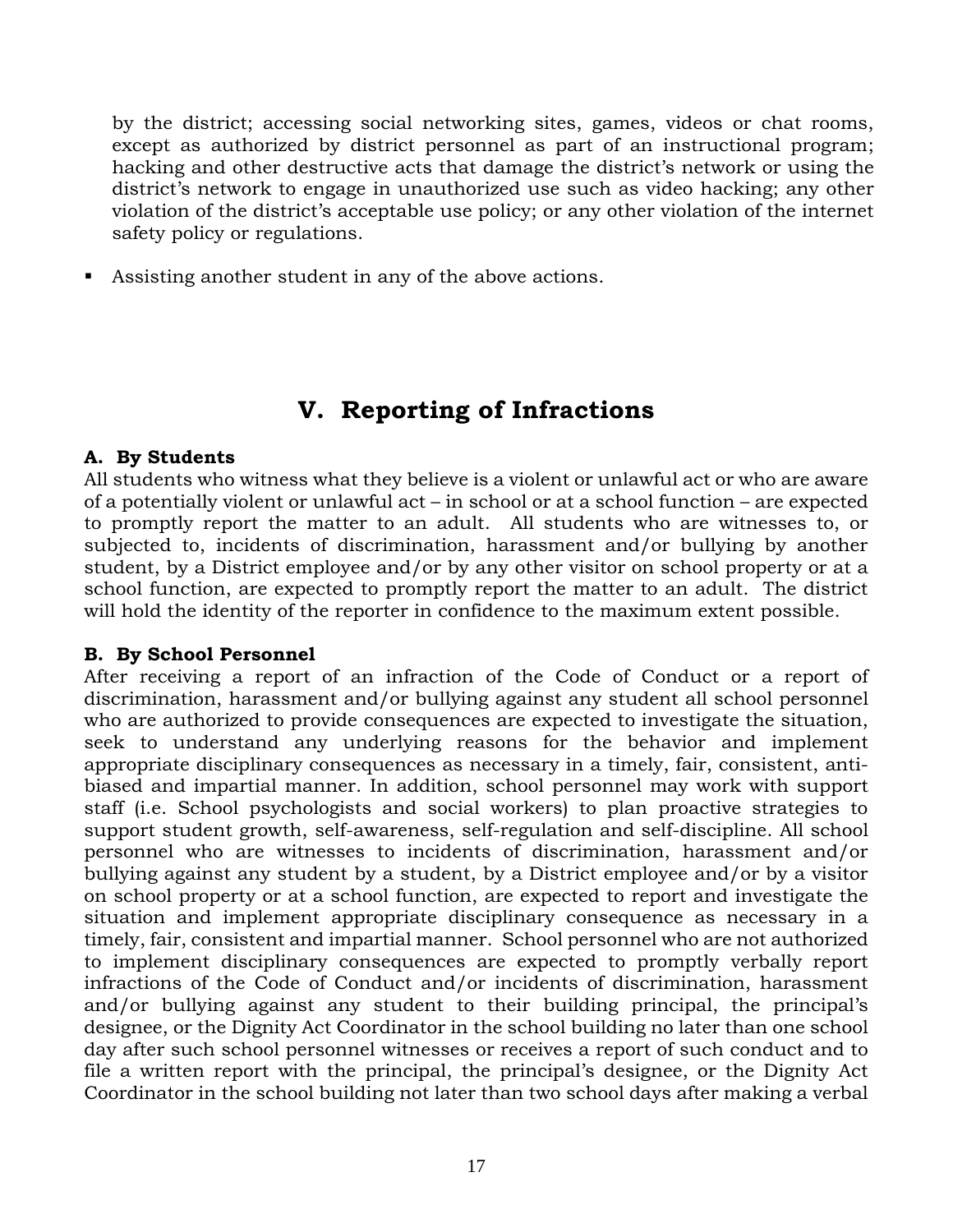report of an incident of discrimination, harassment and/or bullying. The principal, the principal's designee, or the Dignity Act Coordinator shall in turn investigate the situation and implement an appropriate consequence as necessary, or refer the matter to a staff member who is authorized to implement an appropriate consequence. The principal, the principal's designee, or the Dignity Act Coordinator may work with other staff to implement proactive measures to support student growth, self-awareness, selfregulation and self-discipline.

# **C. By Parents/Guardians and Visitors**

All parents/guardians and visitors who witness what they believe to be a violent or unlawful act or who are aware of a potentially violent or unlawful act – in school or at a school function – are expected to promptly report the matter to school personnel. All parents/guardians and/or visitors who are witnesses to incidents of discrimination, harassment and/or bullying by a student, by a District employee and/or by any other visitor on school property or at a school function, are expected to promptly report the matter to school personnel. The district will hold the identity of the reporter in confidence to the maximum extent possible.

# **D. By Organizations Using School Property**

Any organization that uses school property for an activity involving students must develop a set of procedures that are consistent with the Code of Conduct and must hold participating students to the same high behavioral expectations as the White Plains City School District. In addition, the organization must act in conformity with district procedures for reporting infractions of the Code of Conduct that constitutes a crime to the White Plains Police Department and for reporting incidents of discrimination, harassment and/or bullying by a student, by a District employee and/or by any other visitor on school property or at a school function to school personnel.

# **E. To Local Law Enforcement Agency**

The principal/director (or designee) must notify the White Plains Police Department, our local law enforcement agency, by calling either 911 or the Youth Division of those code infractions that constitute a crime or are suspected to be a crime (assault, sex offenses, menacing, unlawful assembly, riot, arson, falsely reporting an incident, possession of a weapon, possession of a controlled substance, possession of any illegal drugs, criminal mischief, aggravated harassment, trespass, larceny, and robbery).

# **F. Discrimination, Bullying and/or Harassment**

It is essential that all targets and persons with knowledge of incidents of discrimination, bullying and/or harassment report such behavior as soon as possible after the incident so that it may be effectively investigated and resolved. The White Plains City School District will promptly and equitably investigate all complaints, formal or informal, verbal or written. In order to assist investigators, individuals should document the incidents of discrimination, bullying and/or harassment as soon as it occurs and with as much detail as possible including: the nature of the incident(s); dates, times, places it has occurred; name of person(s) causing harm; witnesses to the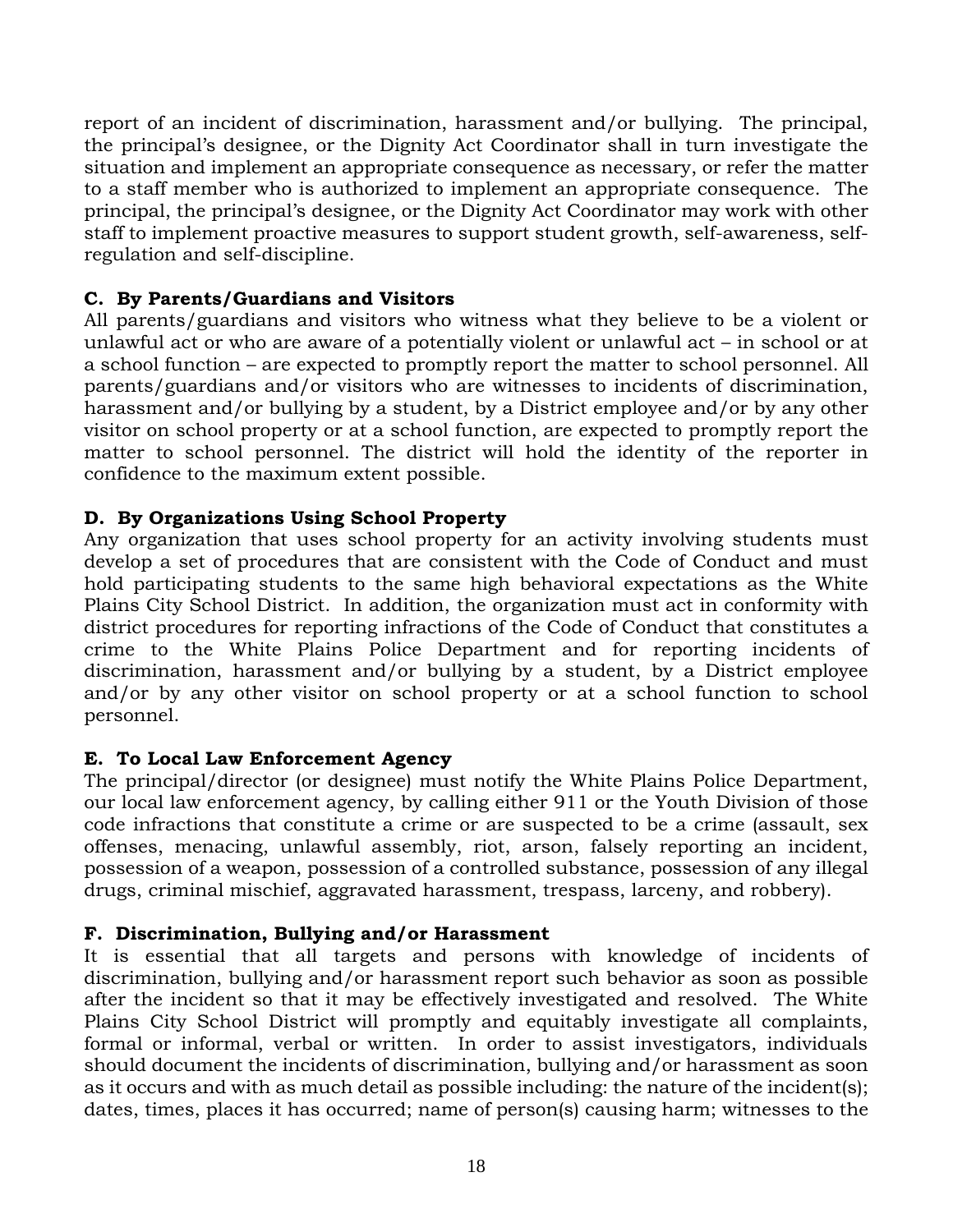incident(s); and the target's response to the incident. If, after appropriate investigation, the White Plains City School District finds that a student, an employee or a third party has violated the Code of Conduct, prompt corrective and possibly disciplinary action will be taken in accordance with this Code of Conduct, applicable collective bargaining agreements, district policy and State law.

# **VI. Student Disciplinary Infractions – Consequences, Procedures and Referrals**

# **A. Introduction**

It is expected that any infractions of the Code of Conduct be dealt with in a timely manner and in a way that is fair, impartial, anti-bias and consistent. The Code of Conduct is *not* intended to replace customary classroom management, regulations, and procedures already in place in the district.

In determining the appropriate disciplinary action, school personnel authorized to implement disciplinary consequences will consider the following:

- The student's age and grade level.
- The nature of the infraction and the circumstances which led to the infraction.
- Student input on the incident, their role and possible consequences.
- If applicable, the student's prior record of disciplinary consequences and the effectiveness of those consequences.
- Information from parents, teachers, and/or others, as appropriate.
- Other extenuating circumstances such as the emotional, physical, or mental state of the student or possible underlying reasons

Depending on the nature of the violation, it is the Board's desire that the consequences for student behavior are progressive (i.e., a student's first violation may merit a lighter consequence than subsequent violations). It is also the Board's desire that staff take into account all other relevant factors in determining an appropriate consequence. Based on the circumstances, it is at the discretion of school staff to determine the consequence warranted by a particular violation.

#### **B. Parental Communication**

In developing the Code of Conduct, the importance of strong communication between the school and the home was emphasized. It is the expectation of the district that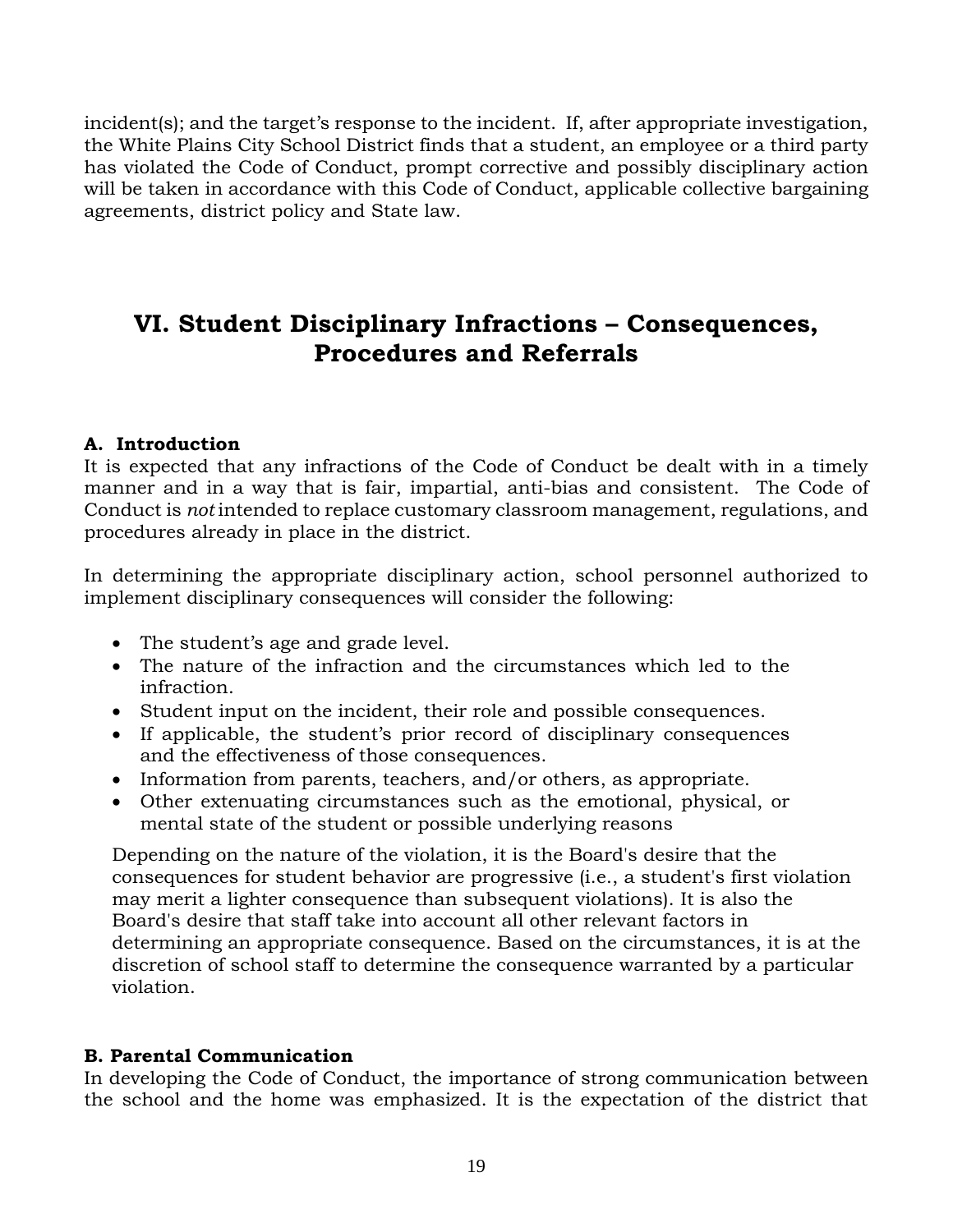school administrators will inform parents/guardians in a timely fashion about their children's infractions of the Code. It is also expected that the administrators will identify for parents/guardians those areas where their assistance is not only expected, but critically important.

### **C. Remedial Measures**

In order to create and maintain a positive learning environment for all students, the White Plains City School District believes that certain remedies and procedures which focus on intervention and education should be utilized. Such remedial measures are designed to correct the problem behavior, prevent another occurrence of the behavior, and protect the target of the act(s). School personnel are authorized to provide for: peer support groups, corrective instruction and/or other relevant learning or service experiences; supportive intervention; behavioral assessments(s) and/or evaluation(s); behavioral management plans; and/or student counseling and parent/guardian conferences.

# **D. Consequences and Procedures**

Students who are found to have violated the district's Code of Conduct may be subject to the following consequences and procedures, either alone or in combination. In general, consequences will be progressive, will focus on restorative practices and proactive strategies, will result in a decrease in a student's disciplinary referrals and will follow the continuum listed below. This means that, where appropriate, a student's first infraction will usually merit a lesser consequence than subsequent infractions. Each infraction of the Code of Conduct should be reviewed and evaluated through the lens of a fresh start. However, it must be understood that certain infractions may require more severe consequences due to the seriousness of the infractions. Unless the student's behavior poses an immediate threat to his/her safety or the safety of others, removal of a student from the learning environment should be instituted only when more moderate consequences have been ineffective.

The type of due process a student is entitled to receive depends on the consequence under consideration. In all cases, regardless of the consequence implemented, the school personnel authorized to implement the consequence must inform the student of the alleged misconduct and must investigate, to the extent necessary, the facts surrounding the alleged misconduct. All students will have an opportunity to present their version of the facts to the school personnel implementing the disciplinary consequence before the implementation of the consequence.

The following list of consequences and procedures includes, for moderate to more serious consequences, the due process rights accorded to students:

• **Proactive Strategies.** Proactive strategies are utilized within the classroom to support the development of positive and respectful behaviors. These strategies include but are not limited to clear behavioral expectations, Zones of Regulation, informal behavior plans, behavior contracts, check in and check outs with PPS staff.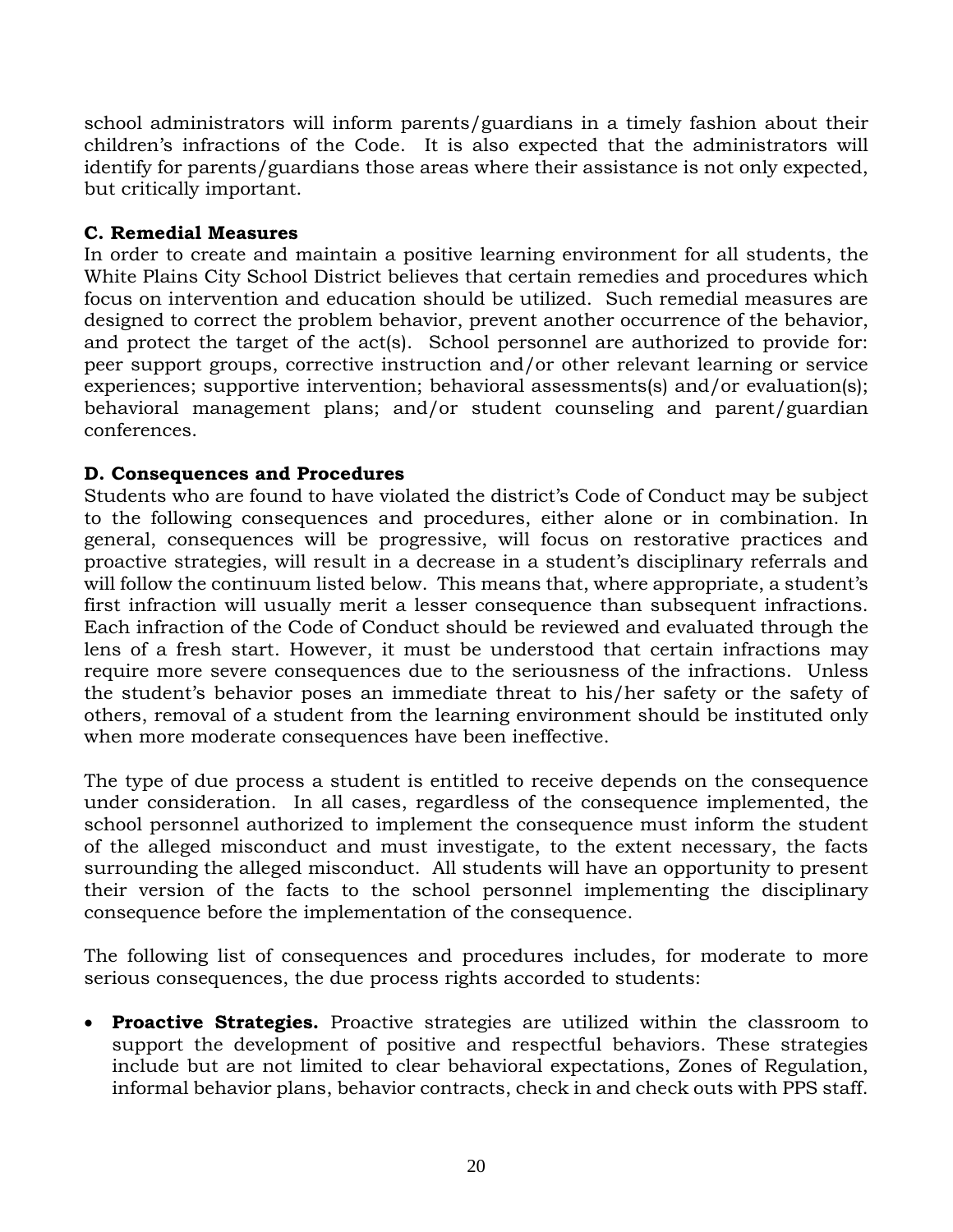Strong classroom management, relationships with students and engaging curriculum that allows for student voice and choice are the foundation of proactive positive behavioral supports. **Logical Consequences.** Logical consequences may be utilized as an alternative to removal from the learning environment.

- **Oral warning.** Any verbal correction or suggestion made to a student by school personnel during the course of the day on how to improve their behavior is considered an oral warning and does not require parental notification.
- **Restorative Justice Practices.** The use of restorative circles and restorative justice practices may be utilized as a consequence for infractions of the Code of Conduct. Some restorative justice practices may require the consent of the parents/guardians of the students involved or of the students themselves if they are 18 years of age or older.

**Short-term "break" in classroom or in alternate setting.** When an oral warning results in no appreciable change in a student's behavior, the student may be asked to have a short time-out in the classroom or outside the room in a designated place. Parents will be notified if there is a repeated occurrence of breaks. Each classroom may set up a calm corner where students may go to self-regulate. Classroom breaks should be clearly defined with expectations and time limits. Students may be permitted to identify their own need for a break.

- **Student sent to the office for a disciplinary conference.** Depending upon the severity of the misconduct, a parent may be notified by either a phone call and/or a letter. When persistent disciplinary actions do not seem to work or are deemed inappropriate, counseling or peer mediation may be called for. A parent should be notified by either a phone call and/or a letter.
- **Detention – during the school day or after** (for example, during X-period)**.** Detention may be used as a consequence for misconduct. Students who receive detention are sent by school personnel to an alternate location within the building. In the case of a detention during the school day, parents are notified in writing. After-school detention should be implemented as a consequence only after the student's parent/guardian has been notified to confirm that there is no parental/guardian objection to the consequence and that the student has appropriate transportation home following detention if needed.
- **Principal's conference.** This is a required meeting between the principal/director (or designee) and parent/guardian for a comprehensive review of the child's behavioral and academic status. It is intended to be both a warning and a "problem solving" procedure by which all involved parties cooperatively develop a behavioral management plan to avoid more serious disciplinary action. It is designed to address, in a non-punitive fashion, the needs of students whose behaviors in school demonstrate a pattern of disruption.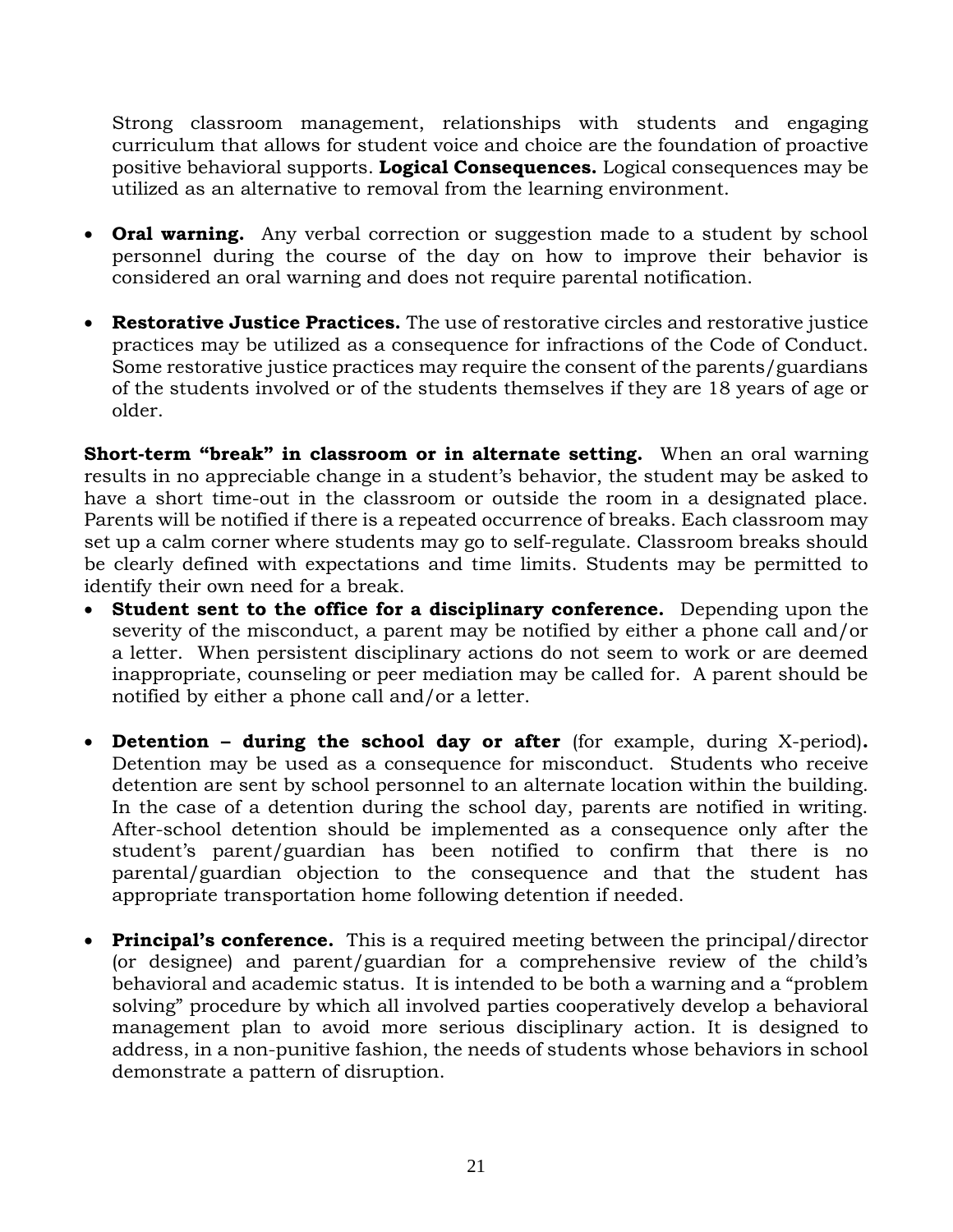**Teacher removal of students.** Teachers may remove students demonstrating disruptive behavior from the classroom (see pages 11-12 of the Code of Conduct for descriptions of disruptive behaviors). This is not to be confused with suspension. Suspension is a consequence that only administrative personnel can implement.

A student's behavior that makes the learning environment unsafe or inaccessible to others or substantially interferes with the teacher's authority over the class shall be categorized as disruptive and can affect a teacher's ability to teach and can make it difficult for other students in the classroom to learn. In most instances, proactive classroom strategies can mitigate disruptive behavior Proactive positive classroom management techniques that foster a safe, inclusive and respectful learning environment and that give the student an opportunity to regain composure and selfcontrol may include, but are not limited to: short-term "break, sending a student to an administrator's room or to a " restorative space for the remainder of the class period only, or sending a student to a guidance counselor or other district staff member for counseling. These techniques *do not* constitute "a teacher removal" for the purposes of this Code of Conduct. Clear expectations and guidelines should be developed at the building level to ensure anti-biased application of student removal from the classroom. In addition, it is the expectation that teachers will have employed positive behavioral strategies, prior to utilizing the removal of a student from the classroom.

When a student's behavior creates an unsafe environment for the student or others or substantially interferes with the teacher's authority over the class, a teacher has the right to remove a student from the classroom for a period of time not to exceed two days. The two-day time period does not include the day of removal and applies only to the specific class of the removing teacher.

The teacher removal provision of this Code of Conduct is triggered when a teacher believes that a disruptive student must be removed from the classroom for more than one "instructional period." The length of the instructional period is determined by each building and cannot exceed one hour in a given day. The referring teacher is permitted to remove a disruptive student for no more than two consecutive "instructional periods." Any student removed from the classroom may fully participate in other "instructional periods" for the duration of the removal. If the behaviors of the student do not pose a continuous physical or emotional safety risk, proactive and restorative practices are recommended as an alternative to classroom removal.

A teacher may not use these provisions more than two times a semester with regard to the same student. If the student is a continuous disruption in class, administrative intervention and parental/guardian involvement is required. A teacher may not use these provisions for a student whose actions are defined as violent (see pages 12-13 of the Code of Conduct for descriptions of violent behaviors). A student demonstrating violent behavior is to be promptly referred for disciplinary action through administrative channels.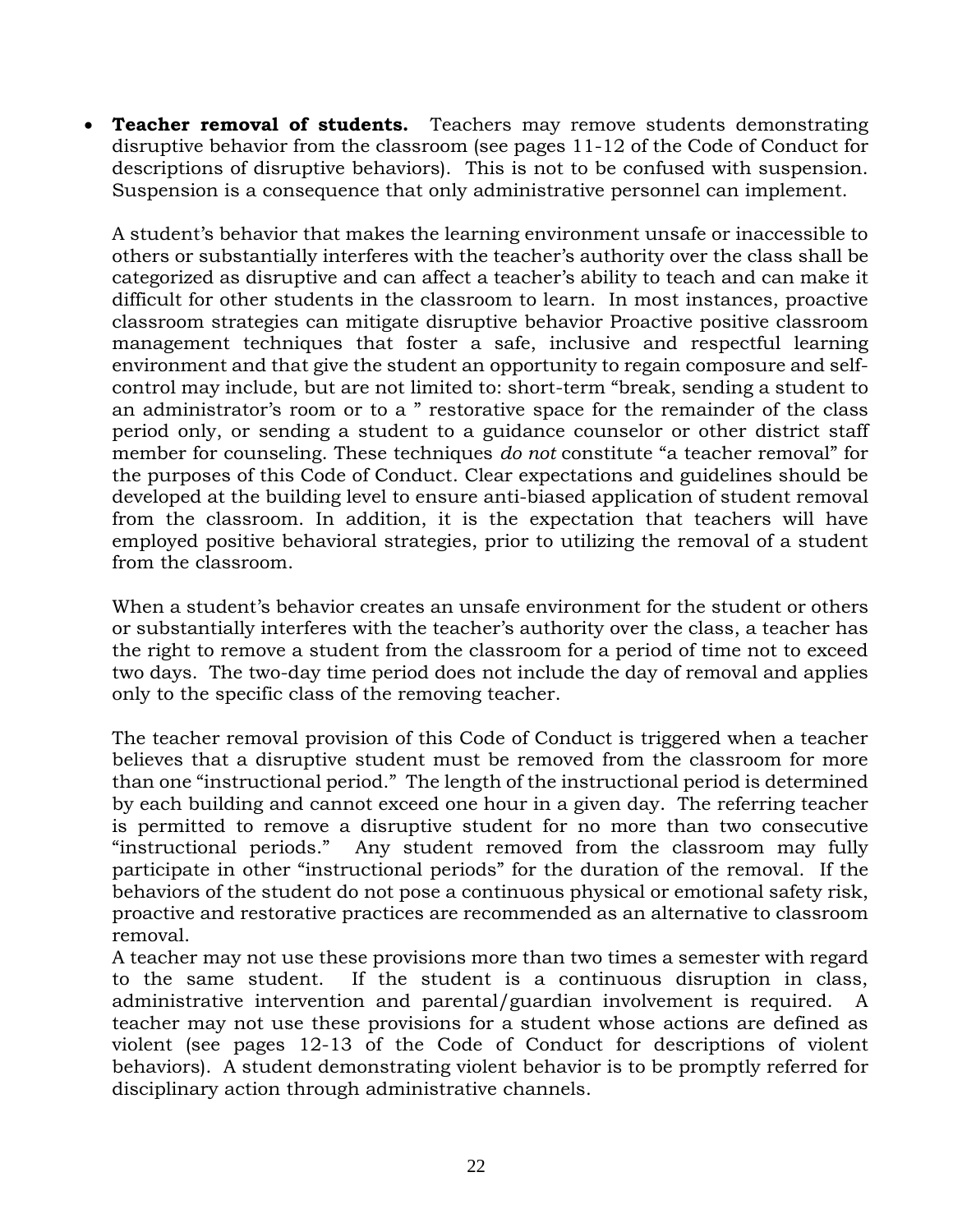Once a teacher has determined that removal is warranted, the following provisions apply:

- Prior to removal, unless the student's behavior poses a continuing danger to persons or property or an ongoing threat of disruption to the academic process, the teacher must provide the student with an explanation as to why he or she is being removed and give the student an opportunity to explain their version of the relevant events. Staff needs to take into account the student's explanation and any circumstances that might lead to a restorative approach rather than classroom removal. When the student's behavior poses a continuing danger to persons or property or an ongoing threat of disruption to the academic process, the teacher must inform the student and school principal of the reason for the student's removal. The student is then to be sent to a restorative space in order to reregulate their behavior. This might include the need for a PPS person to facilitate both the regulation process and the process to return to the classroom. If the student requires extensive time out of the classroom, each building must determine how the student will access continued educational programming.
- The teacher must complete a district-established teacher removal form and meet with the principal/director (or designee) as soon as possible to explain the circumstances of the removal. If this is not completed by the next day, the student will be re-admitted to class.
- The principal must notify the student's parent/guardian in writing of the removal (by personal delivery or other means that is reasonably calculated to assure receipt of the notice within 24 hours of the removal). This notice must explain the reason(s) for the removal and inform the parent/guardian of his/her right to request to meet informally with the principal and the removing teacher to discuss the removal. Whenever possible, the parent/guardian should be notified by telephone of the removal. If at the informal meeting the student denies the disruptive behavior, the principal must explain why the student was removed and give the student with their parent/guardian present a chance to present their version of the relevant events. This meeting must be held within 48 hours of the student's removal unless extended by mutual consent of the parent/guardian and principal.

The principal/director (or designee) may overturn the removal of a student from class at any point between receiving the removal form from the teacher and the close of business on the day of the informal conference, if requested, for the following reasons:

The student's behavior documented in the referral does rise not to the level of making the learning environment unsafe or inaccessible to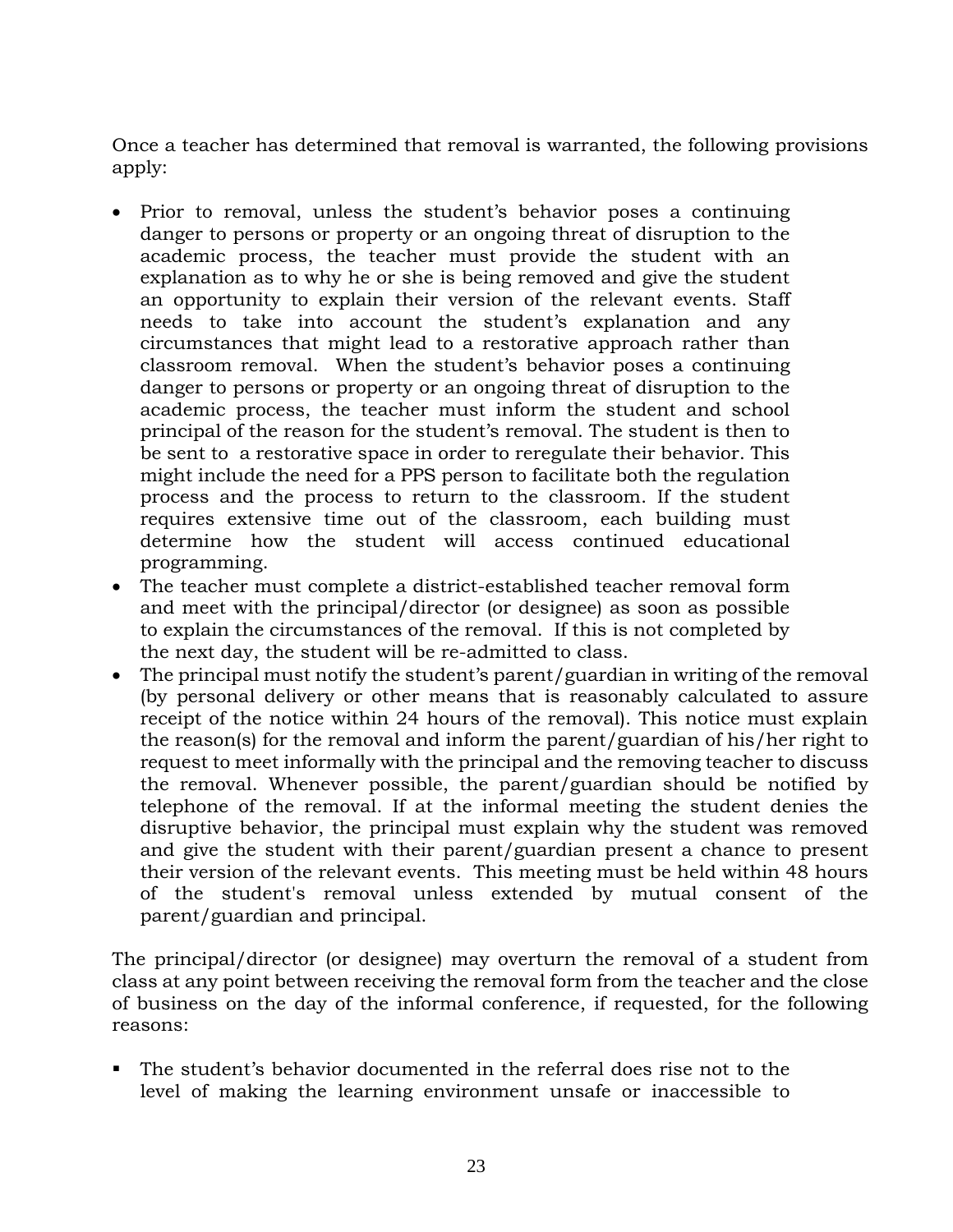others or substantially interfering with the teacher's authority over the class

- The principal finds the teacher's description of the student's behavior is not supported by substantial evidence.
- The student's removal is otherwise in violation of law, including the district's Code of Conduct.
- The conduct warrants suspension from school pursuant to Education Law and a suspension will be implemented by appropriate administrative personnel.

No students will be permitted to return to the "instructional period" from which they were removed until the principal/director (or designee) makes a final determination, or the period of removal expires, whichever occurs first. Prior to reentry into the classroom restorative practices may be utilized to repair the relationship between the student and the teacher.

Removal of a student with a disability, under certain circumstances, may constitute a change in the student's placement. Accordingly, no teacher may remove a student with a disability from class until that teacher has verified with the principal/director (or designee) or the chairperson of the Committee on Special Education that the removal will not violate the student's rights under State or Federal laws or regulations.

- **Administrative probation.** A student may be placed on probation at the discretion of the principal/director (or designee), with adherence to the Code of Conduct. During the period of probation, a student must adhere to specific behavioral expectations that are agreed upon and spelled out in a contract signed by the administrator, the student, and the parent/guardian. Probation is typically utilized in combination with other administrative disciplinary actions. The probation contract has a duration (e.g., the rest of the school year, the end of the semester) that is clearly spelled out as are the consequences for violating the probation contract. Administrative probation can occur separately from a suspension or as one of the disciplinary consequences as part of a suspension.
- **Suspension from transportation.** If a student does not follow the safety rules on the bus which compromises the safety of themselves or others, the bus driver is expected to bring such misconduct to the attention of the principal/director (or designee). Students whose behavior continues to put themselves and others at risk may have their riding privileges suspended. In such cases, the student's parent/guardian will become responsible for seeing that the child gets to and from school safely.

A student subjected to a suspension from transportation is not entitled to a full hearing pursuant to Education Law. The principal or Superintendent will notify the parent/guardian of the consequence and the student and the student's parent/guardian will be provided with a reasonable opportunity for an informal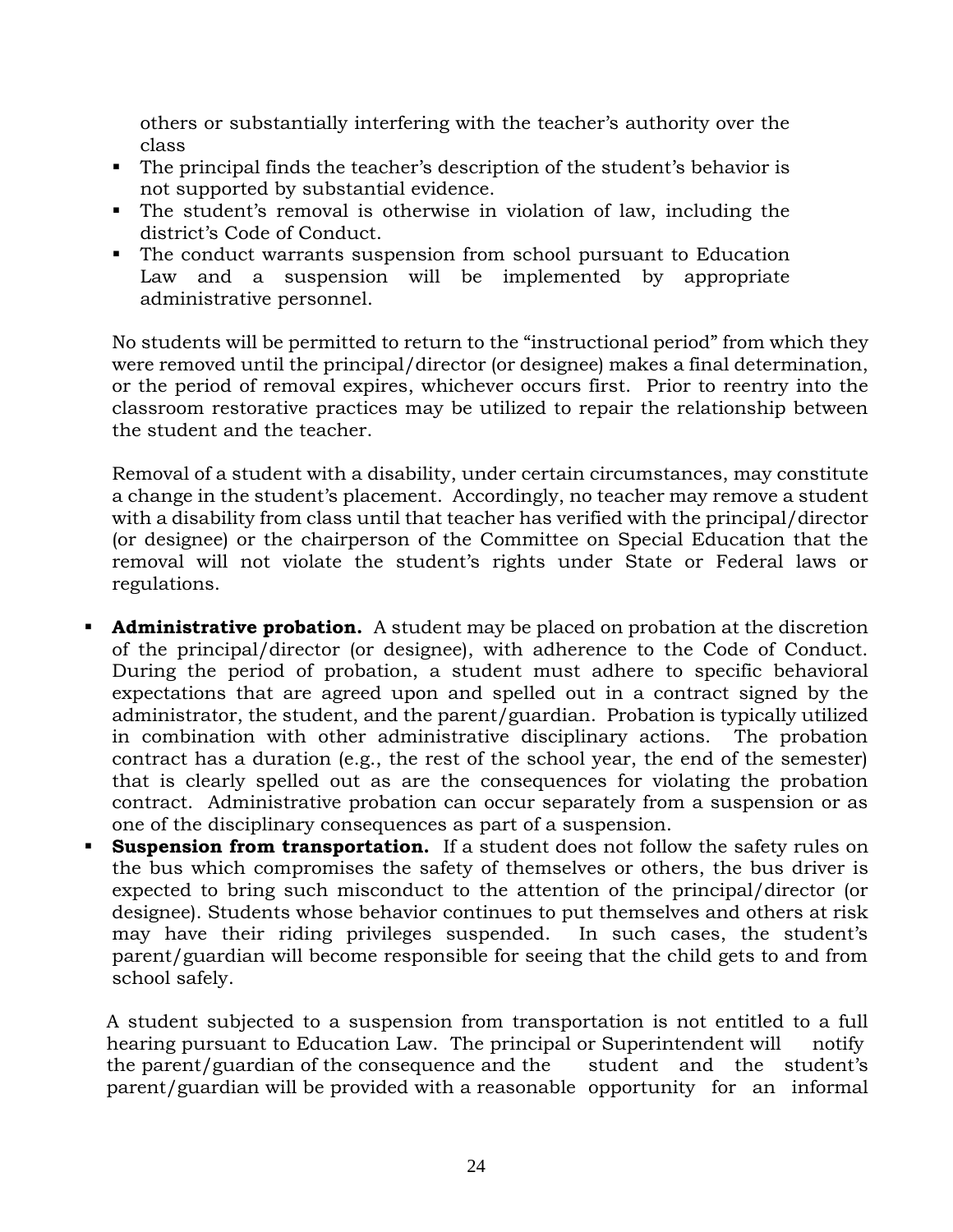conference with the principal/director (or designee) to discuss the conduct and the recommended consequence.

▪ **Suspension from athletic participation, social or extracurricular activities, or other privileges such as field trips and access to computers, computer network and internet.** A student subjected to a suspension from athletic participation, social or extracurricular activities, or of other privileges, such as the use of computers, the district's computer network, and/or the district's internet service, is not entitled to a full hearing pursuant to Education Law. The student's loss of computer and internet access should only be implemented as a natural consequence to the district's acceptable use policy.

The principal will notify the parent/guardian of the consequence implemented, and the student and the student's parent/guardian will be provided with a reasonable opportunity for an informal conference with the principal/director (or designee) to discuss the conduct and the consequence implemented.

**In-school suspension.** A student is placed in an alternate setting within their school building for a full day (or part of a day) and provided with instruction.A student subjected to an in-school suspension is not entitled to a full hearing pursuant to Education Law.

The principal will notify the parent/guardian of the consequence implemented, and the student and the student's parent/guardian will be provided with a reasonable opportunity for an informal conference with the principal/director (or designee) to discuss the conduct and the consequence implemented.

▪ **Short-term out-of-school suspension (five days or less).** When the Superintendent or principal proposes to suspend a student, the student must be immediately notified. If the student denies the misconduct, the administrator must provide an explanation of the basis for the proposed suspension. The administrator must also notify the student's parent/guardian in writing (by personal delivery or other means that is reasonably calculated to assure receipt of the notice within 24 hours of the decision) that the student is being suspended from school. Whenever possible, the parent/guardian should be notified by telephone.

The notice shall provide a description of the charges against the student and the incident for which suspension is proposed. It shall also inform the parent/guardian of the right to request an immediate informal conference with the principal. Both the notice and the informal conference shall be in the native language or mode of communication used by the parent/guardian. At the conference, the parent/guardian has the right to ask questions of complaining witnesses under such procedures as established by the principal.

The notice and opportunity for an informal conference shall take place before the student is suspended unless the student's presence in school poses a continuing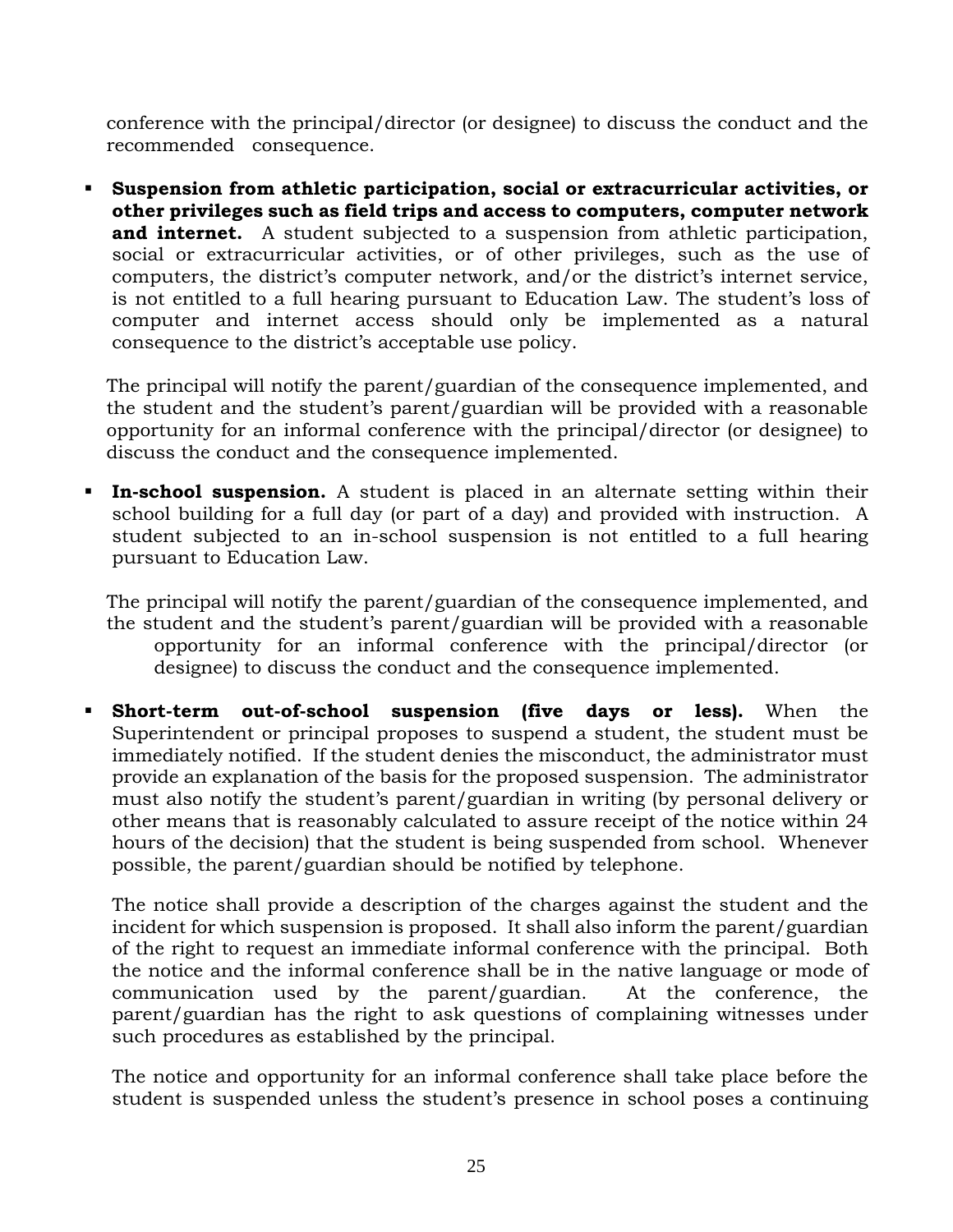danger to persons or property or an ongoing threat of disruption to the academic process. If the student's presence in school does pose such a danger or threat of disruption, the notice and opportunity for an informal conference shall take place as soon after the suspension as is reasonably practical.

After the conference, the principal may promptly advise the parent/guardian of their decision. The principal may advise the parent that if they are not satisfied with the decision and wish to pursue the matter, they must file a written appeal to the Superintendent within five business days, unless they can show good cause for the delay in doing so.

The Superintendent shall issue a written decision regarding the appeal within 10 business days of receiving the appeal. If the parent/guardian is not satisfied with the Superintendent's decision, they may file a written appeal to the Board of Education with the district clerk within 30 business days of the date of the Superintendent's decision unless the parent/guardian can show good cause for the delay in filing the appeal. The Board of Education will make its decision based upon the written appeal, the Superintendent's decision and any documentation referenced in the Superintendent's decision or relating to the out-of-school suspension at issue (including but not limited to the student's prior discipline record, the Principal's notice of charges). There will be no oral argument before the Board of Education concerning the appeal. The Board of Education may adopt in whole or in part the decision of the Superintendent.Only final decisions of the Board of Education may be appealed to the State Commissioner of Education within 30 days of the decision.

**• Central Office Review.** A Central Office Review is a meeting involving the Superintendent (or designee), the parent/guardian, the student and representatives of the school which may include building administrators, Pupil Services staff and teachers. The Central Office Review is intended to be both a warning and a "problem solving" procedure by which all involved parties strive to develop a plan to avoid more serious disciplinary action. It is designed to address, in a non-punitive fashion, the needs of students whose behaviors in school demonstrate a serious pattern of disruption.

One result of a Central Office Review could be the reassignment of the student to an alternate educational program if the parent/guardian is agreeable. If the Central Office Review does not result in a positive outcome, the district reserves the right to refer the matter for a Superintendent's Hearing.

• **Long-term out-of-school suspension (more than five days).** When the Superintendent or principal determines that a suspension for more than five days may be warranted, they shall give reasonable notice to the student and the student's parent/guardian of their right to a fair hearing called a Superintendent's Hearing. A hearing officer may be designated by the Superintendent to conduct the hearing and to make a recommendation to the Superintendent as to whether the student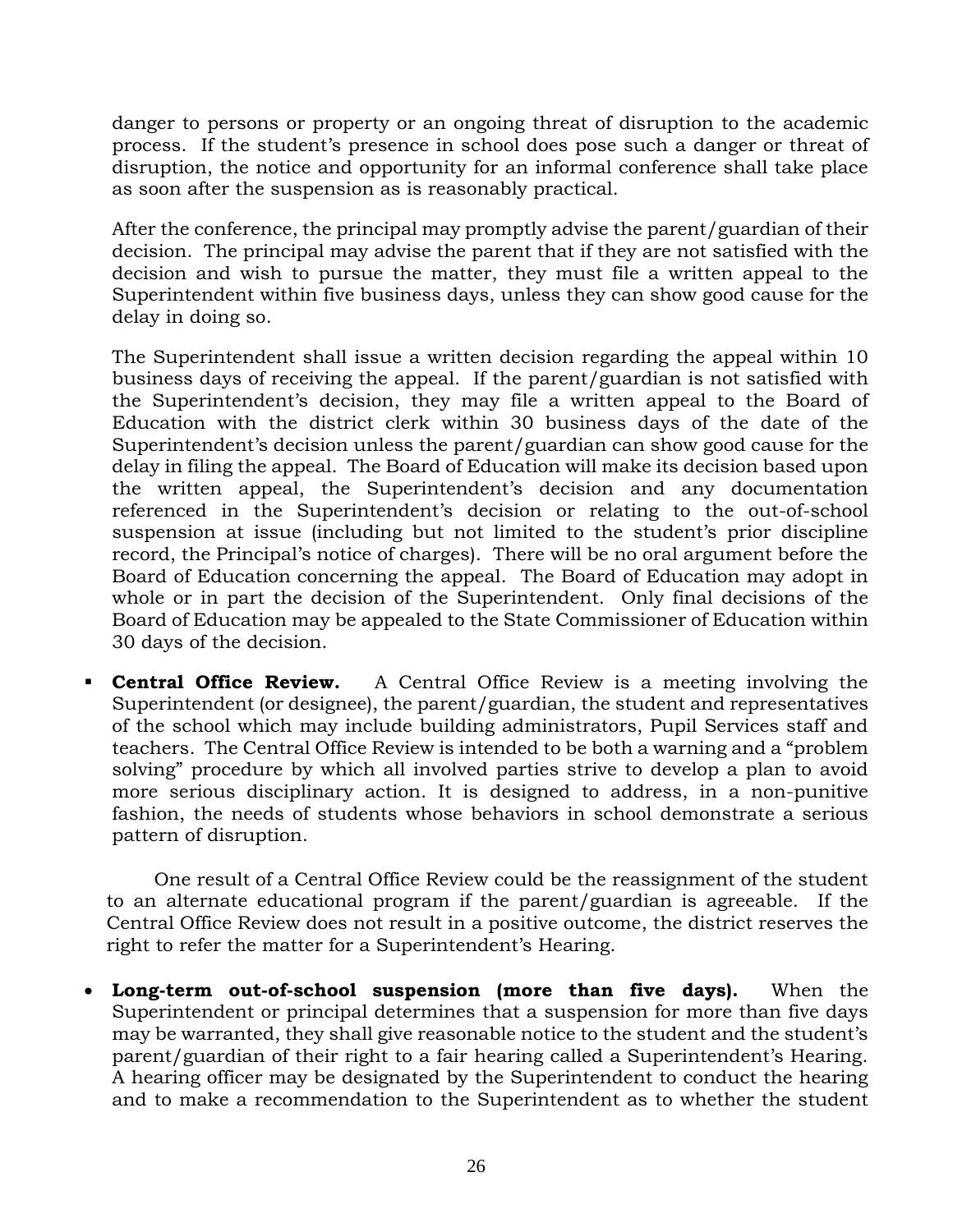engaged in the behavior for which the further suspension is proposed and the appropriate measure of discipline for behavior in which the student engaged.

The student who is the subject of the hearing has the right to be represented by legal counsel, the right to question witnesses and offer evidence on their behalf. The hearing officer is authorized to administer oaths and to issue subpoenas in conjunction with the proceeding. A record of the hearing shall be maintained, but no stenographic transcript shall be required. A tape recording shall be deemed a satisfactory record. The report of the hearing officer shall be advisory only, and the Superintendent may accept all or any part thereof.

An appeal of the decision of the Superintendent may be made by the parent/guardian to the Board of Education in writing and submitted to the district clerk within 30 business days of the date of the Superintendent's decision, unless the parent/guardian can show good cause for the delay in filing the appeal. The Board of Education will make its decision based solely upon the written appeal, the Superintendent's decision and the record developed before the Superintendent or his designated hearing officer (which record includes but is not limited to the testimony provided at the hearing and the documents admitted into evidence at the hearing). There will be no oral argument before the Board of Education concerning the appeal. The Board of Education may adopt in whole or in part the decision of the Superintendent. Final decisions of the Board of Education may be appealed to the Commissioner of Education within 30 days of the decision.

• **Permanent suspension from school.** This consequence is implemented as a result of a Superintendent's Hearing. It is reserved for extraordinary circumstances such as those where a student's conduct poses a life-threatening danger to the safety and wellbeing of other students, school personnel, or any other person on school property or attending a school function.

#### • **Alternate Instruction**

When a student of any age is removed from class by a teacher or a student of compulsory attendance age is suspended from school pursuant to Education Law, the district will take immediate steps to provide alternate means of instruction for the student.

#### • **Minimum Periods of Suspension**

Following are the minimum periods of suspension for violations of the Code of Conduct:

• **Students who are repeatedly substantially disruptive of the educational process or who repeatedly impede classroom instruction shall be subject to suspension from school for a minimum of three days.** For the purposes of this Code of Conduct, "repeatedly substantially disruptive" means engaging in conduct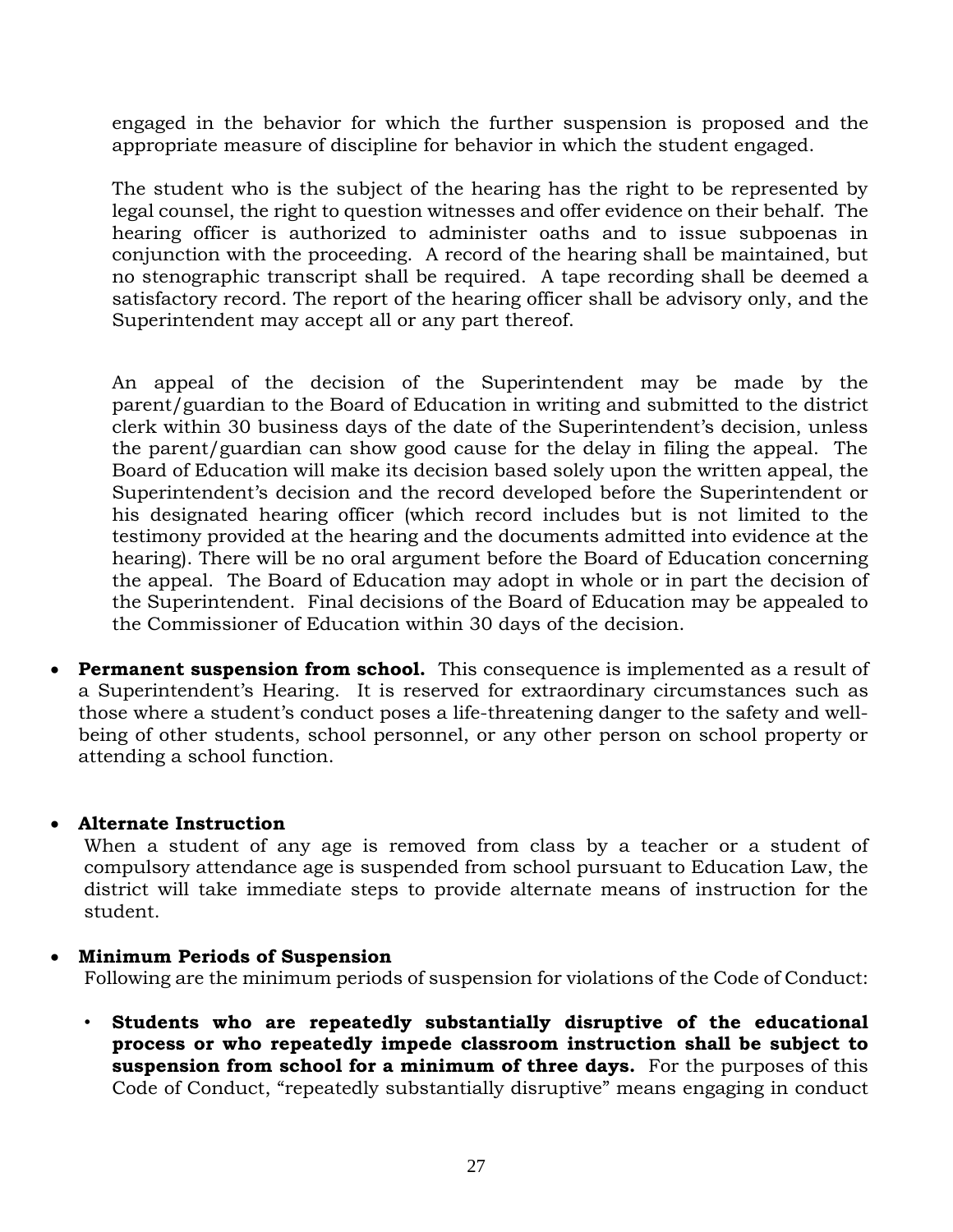that violates does not meet Expectation 1 (listed on pages 11-12) on four or more occasions during a semester or three or more occasions during a trimester. The student and the student's parent/guardian will be given the same notice and opportunity for an informal conference given to all students subject to a short-term suspension (described previously on page 23). Prior to or in lieu of suspension, schools have the option of providing access to restorative practices.

The Principal or Superintendent has the authority to modify the minimum threeday suspension on a case-by-case basis. In deciding whether to modify the minimum suspension period, the Superintendent may consider the student's age, grade in school, and circumstances surrounding both prior and current discipline issues. The Superintendent's belief that other forms of discipline may be more effective, input from parents/guardians, teachers, and/or others, and other extenuating circumstances may also be taken into account.

A student with a disability may be suspended under this provision in accordance with the requirements of State and Federal law.

• **Students who commit violent, unlawful, or other serious acts that violate the Code of Conduct shall be subject to suspension from school for a minimum of five days.** For the purposes of this Code of Conduct, "violent, unlawful, or other serious acts" means engaging in conduct that does not meet Expectation 2 or Expectation 3 (listed on pages 12-15). The student and the student's parent/guardian will be given the same notice and opportunity for an informal conference given to all students subject to a short-term suspension (described previously on page 23).

The Superintendent has the authority to modify the minimum five-day suspension on a case-by-case basis. In deciding whether to modify the minimum suspension period, the Superintendent may consider the student's age, grade in school, and circumstances surrounding both prior and current discipline issues. The Superintendent's belief that other forms of discipline may be more effective, input from parents/guardians, teachers, and/or others, and other extenuating circumstances may also be taken into account.

A student with a disability may be suspended under this provision in accordance with the requirements of State and Federal law.

• **Students who bring a weapon to school as defined under the federal Gun-Free Schools Act of 1994 shall be suspended for a minimum of one calendar year.**  Before being suspended for a year the student and the student's parent/guardian will be given the same notice and opportunity for a Superintendent's Hearing as given to all students subject to a long-term suspension (described previously on page 24).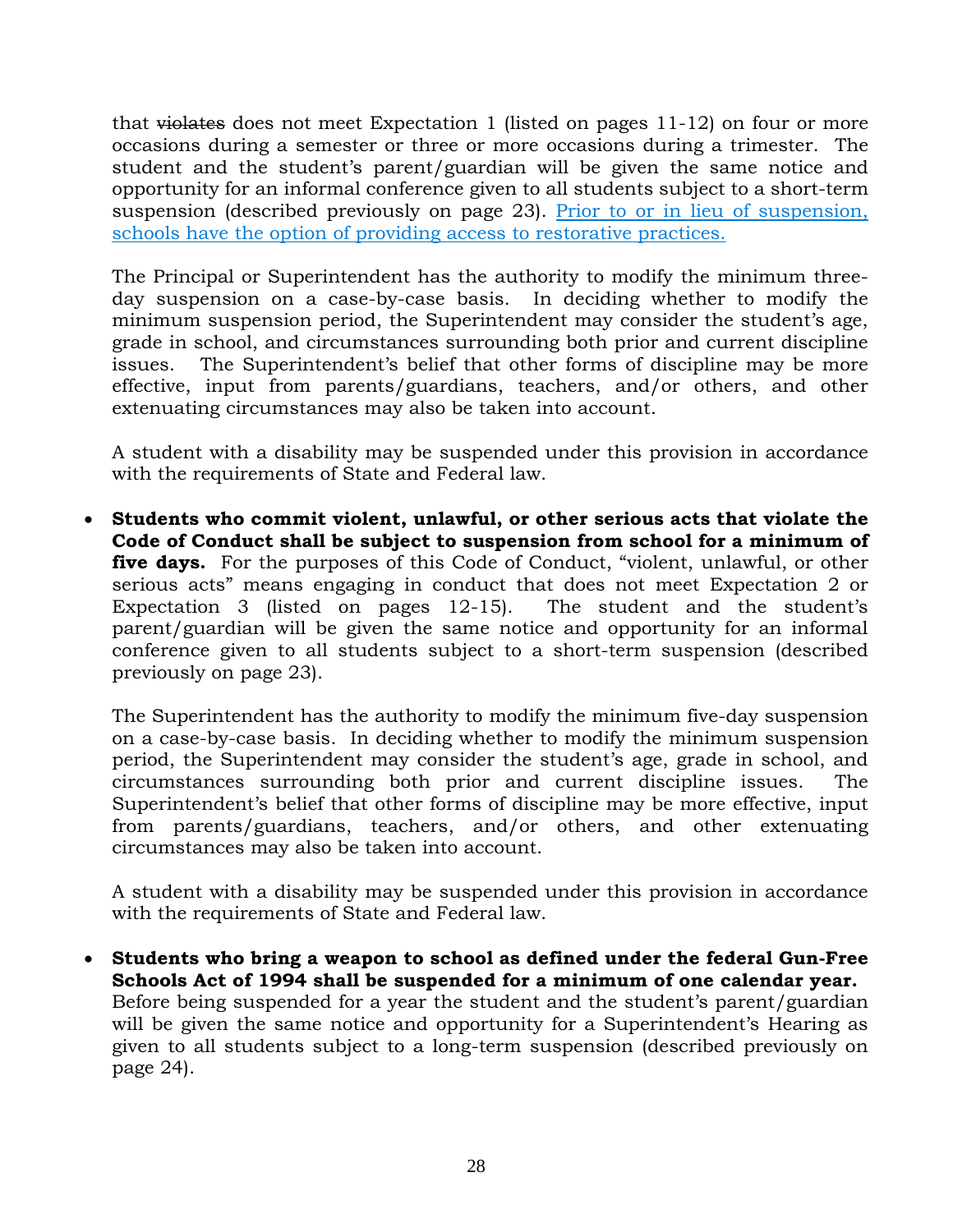The Superintendent has the authority to modify the one-year suspension on a caseby-case basis. In deciding whether to modify the minimum suspension period, the Superintendent may consider the student's age, grade in school, and circumstances surrounding both prior and current discipline issues. The Superintendent's belief that other forms of discipline may be more effective, input from parents/guardians, teachers, and/or others, and other extenuating circumstances may also be taken into account.

A student with a disability may be suspended under this provision in accordance with the requirements of State and Federal law.

The White Plains Police Department will be notified as warranted under the circumstances.

# **VII. Discipline of Students with Disabilities**

It is recognized that it may be necessary to suspend, remove, or otherwise discipline students with disabilities to address disruptive, violent, or other inappropriate behavior. Furthermore, it is important to note that students with disabilities are entitled to certain additional procedures whenever school authorities intend to implement a disciplinary change in placement. This Code of Conduct affords these students who are subject to disciplinary action no greater or lesser rights than those expressly afforded by applicable Federal and State law and regulations.

#### **Interim Alternative Educational Setting.**

When the conduct of a student with disabilities is determined to violate the Code of Conduct and to be caused by or have a direct and substantial relationship to the student's disability or was the direct result of the district's failure to implement the student's individualized education program, the Superintendent has the authority to suspend or remove students with disabilities to interim alternative educational settings (located within or outside of the district) for a period of up to 45 days for offenses relating to illegal drugs, controlled substances, weapons or offenses that inflicted serious bodily injury upon another person. The Superintendent may order the placement of a student with a disability in an interim setting if the student carries or possesses a weapon at school or at a school function, or the student knowingly possesses or uses illegal drugs or sells or solicits the sale of a controlled substance while at school or a school function or the student's conduct causes serious bodily injury to another person while at school or a school function. In instances when school personnel determine that it is dangerous for a student with a disability to remain in their current educational placement, school officials can request an expedited impartial due process hearing to remove the student to an interim setting. When the conduct of a student with disabilities is found to violate the Code of Conduct but is not determined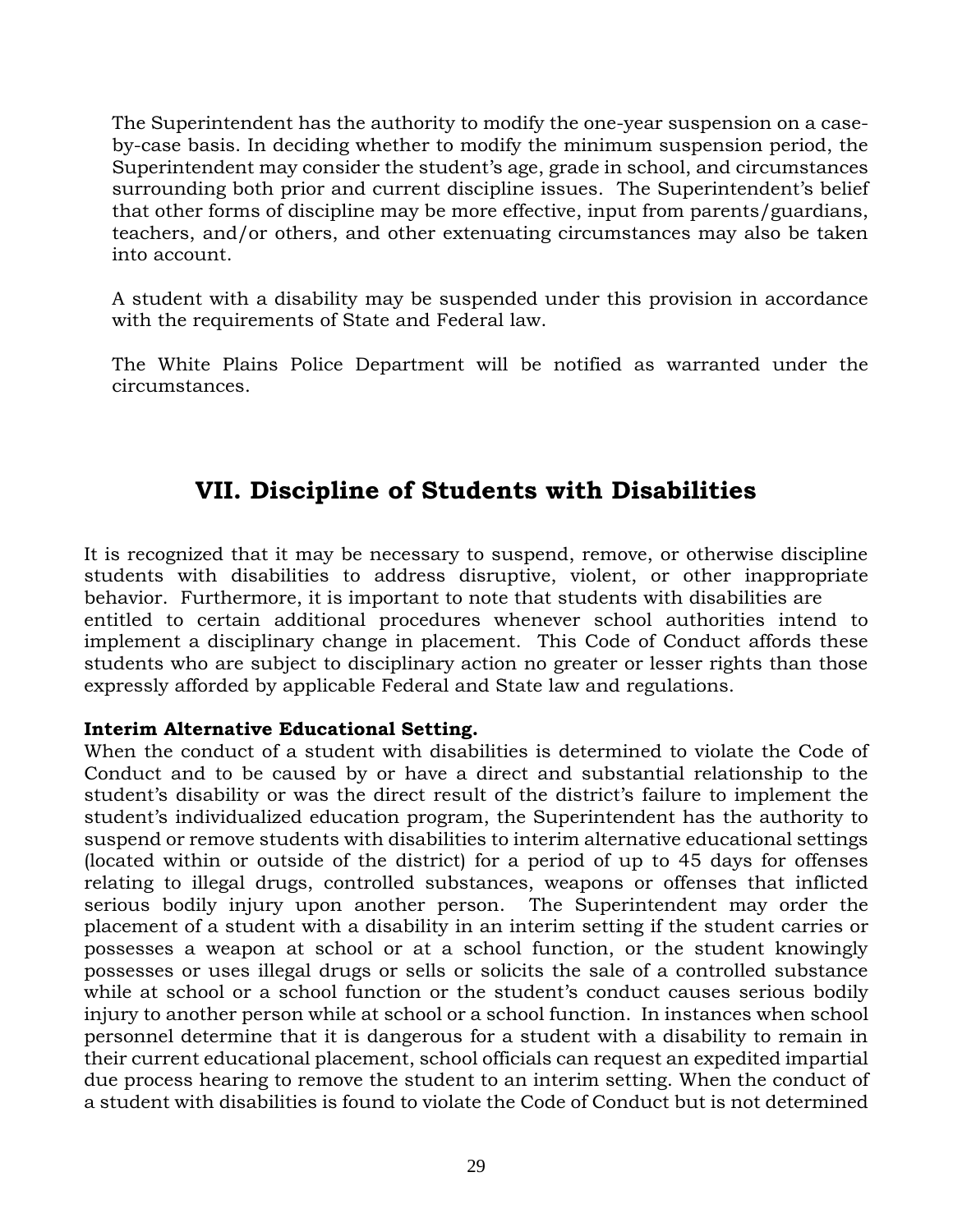to be caused by or have a direct and substantial relationship to the student's disability or was not the direct result of the district's failure to implement the student's individualized education program, school officials may implement the same consequences that would be implemented if the student was not a student with a disability.

#### **Disciplinary Change of Placement.**

A disciplinary change of placement is a suspension or removal of a student with a disability from their educational placement for more than ten consecutive days, or for a period that adds up to more than ten cumulative school days in a given school year considering such factors as the length of each suspension or removal, the total amount of time the student is removed, and the proximity of the suspensions or removals to one another. A determination of whether there is a relationship between the student's disability and the behavior that is subject to the disciplinary action must be made by the Committee on Special Education when school officials seek to implement a suspension or removal that constitutes a disciplinary change of placement. The Committee on Special Education is not required to make this determination for suspensions or removals of ten days or less in the school year.

#### **Committee on Special Education.**

The procedures relating to the discipline of students with disabilities require school personnel with authority to suspend or remove students to work closely with the Committee on Special Education to ensure clear communication and decision making on disciplinary matters. The district's Committee on Special Education has responsibilities to determine whether there is a relationship between the student's disability and the behavior that is subject to the disciplinary action, to conduct behavioral assessments, as well as to develop or review behavioral intervention plans whenever suspending or removing a student with a disability for more than 10 school days in a given school year.

# **VIII. Corporal Punishment**

Corporal punishment is any act of physical force upon a student for the purpose of punishing that student. Corporal punishment of any student by any school personnel is strictly forbidden.

In situations in which alternative procedures and methods not involving the use of physical force cannot reasonably be employed, the prohibition against corporal punishment does not bar the use of reasonable physical force to:

- Protect oneself, another student, teacher, or any person from physical injury.
- Protect the property of the school or others.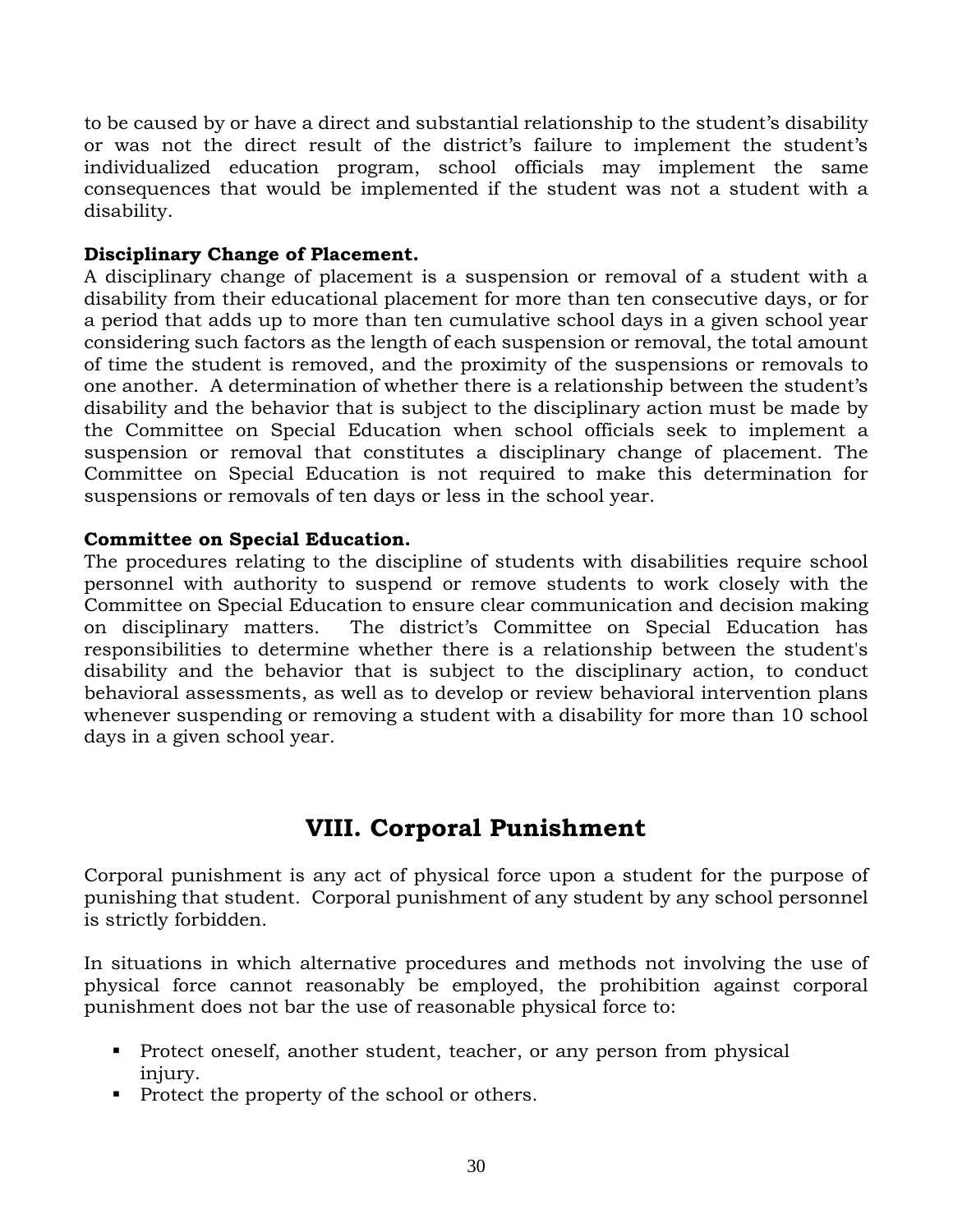▪ Restrain or remove a student whose behavior significantly interferes or poses a threat with the orderly exercise and performance of school district functions, powers and duties, if that student has refused to refrain from further disruptive acts.

Any complaint about the use of corporal punishment shall be reported to the principal/director. The complaint will be communicated immediately to the Superintendent (or designee) who shall investigate the complaint to determine whether an incident actually took place and, if so, shall determine the appropriate response and advise all affected parties. Results of this investigation will be forwarded to the Superintendent. If the complainant or reporter is dissatisfied with the resolution of the complaint at that stage, an appeal can be made to the Superintendent. If still dissatisfied, further appeal can be made, in writing, to the White Plains Board of Education. The district shall file all complaints about the use of corporal punishment with the Commissioner of Education in accordance with Commissioner's Regulations.

### **Inappropriate Punishment.**

While several other forms of inappropriate punishment directed toward a student are not defined as corporal punishment (e.g., verbal abuse and public humiliation), they shall not be tolerated. It is understood that any act of punishment toward a given student must be carried out by school personnel in a manner that is respectful and dignified.

# **X. Student Searches and Interrogations**

Any principal/director (or designee) authorized to implement a disciplinary consequence on a student may question a student about an alleged violation of law, or any provision in the district's Code of Conduct. Students are not entitled to any sort of due process type warning before being questioned by school officials, nor are school officials required to contact a student's parent before questioning the student.

Before searching a student or the student's belongings, the authorized school official will ask the student whether they possess the suspected items or will voluntarily consent to the search. Searches will be limited to the extent necessary to locate the evidence sought.

The Board of Education authorizes the Superintendent and building administrators to conduct searches of students and their belongings, when necessary, if the authorized school official has reasonable suspicion to believe that the search will result in evidence that the student violated the law or the district Code of Conduct. District security officials are authorized to conduct searches of students and their belongings only in cases of imminent danger.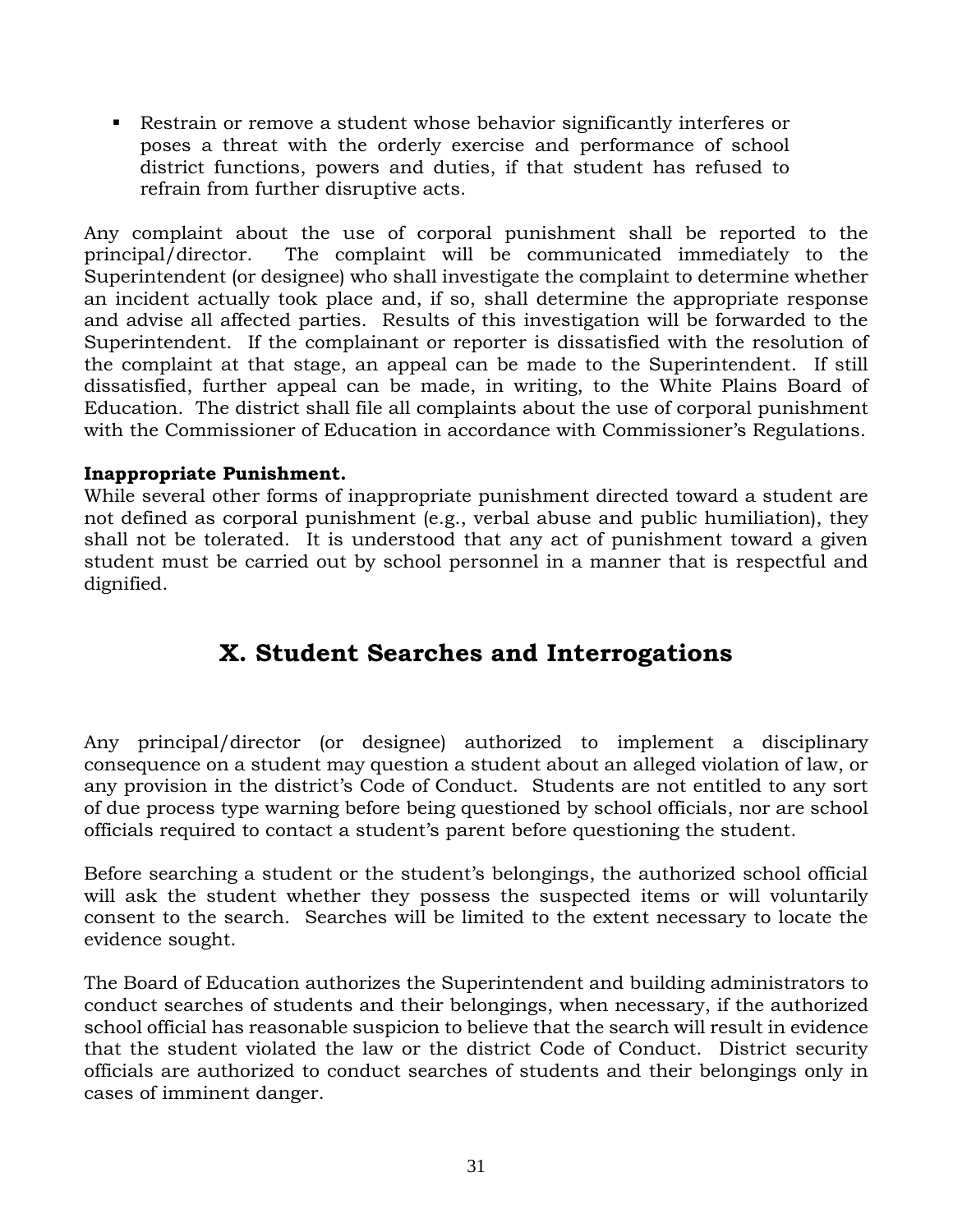Whenever possible, searches will be conducted in the privacy of administrative offices and students will be present whenever their possessions are being searched. The district will also make every effort to have another school employee present for all searches to serve as a witness. The authorized school official conducting the search is responsible for recording pertinent information about the search.

### **A. Student lockers, desks and other school storage places**

The rules in this Code of Conduct regarding searches of students and their belongings do not apply to student lockers, desks, and other school storage places. Students have no reasonable expectation of privacy with respect to these places, and school officials retain complete control over them. This means that student lockers, desks, and other school storage places may be subject to search at any time by school officials, without prior notice to students and without their consent.

#### **B. District computers, computer network system, and internet access**

Users of the district's computer network, including but not limited students and/or school personnel, shall have no reasonable expectation of privacy in electronic mail, documents created or stored on district computers or other technology equipment or in their use of the internet. The district may monitor, access and/or view any emails, files or materials created using, stored in or transmitted through the district's computer network or the district's equipment (such as computers, iPads, PDAs, Chromebooks or the like), or any records or information concerning a user's internet access (such as websites accessed, etc.), without prior notice to users of the district's computer network (including but not limited to students) and without their consent.

#### **C. Strip searches**

Under this Code of Conduct, school personnel are not allowed to conduct a strip search (defined as a search that requires a student to remove any or all of their clothing, other than footwear or an outer garment such as a coat, jacket, or sweater).

# **D. Police involvement in searches and interrogations of students**

Police officials have authority to interview or search students in schools or at school functions, or to use school facilities in connection with police work in accordance with New York State and Federal Law. Where possible, police will confer with school officials before exercising such authority. Except in an emergency, police officials will not question or search any student on school grounds without the permission of the parents/guardians.

# **E. Child Protective Services Investigations**

The district will cooperate with local Child Protective Services workers who wish to conduct interviews of students on school property relating to allegations of suspected child abuse, and/or neglect, or custody investigations.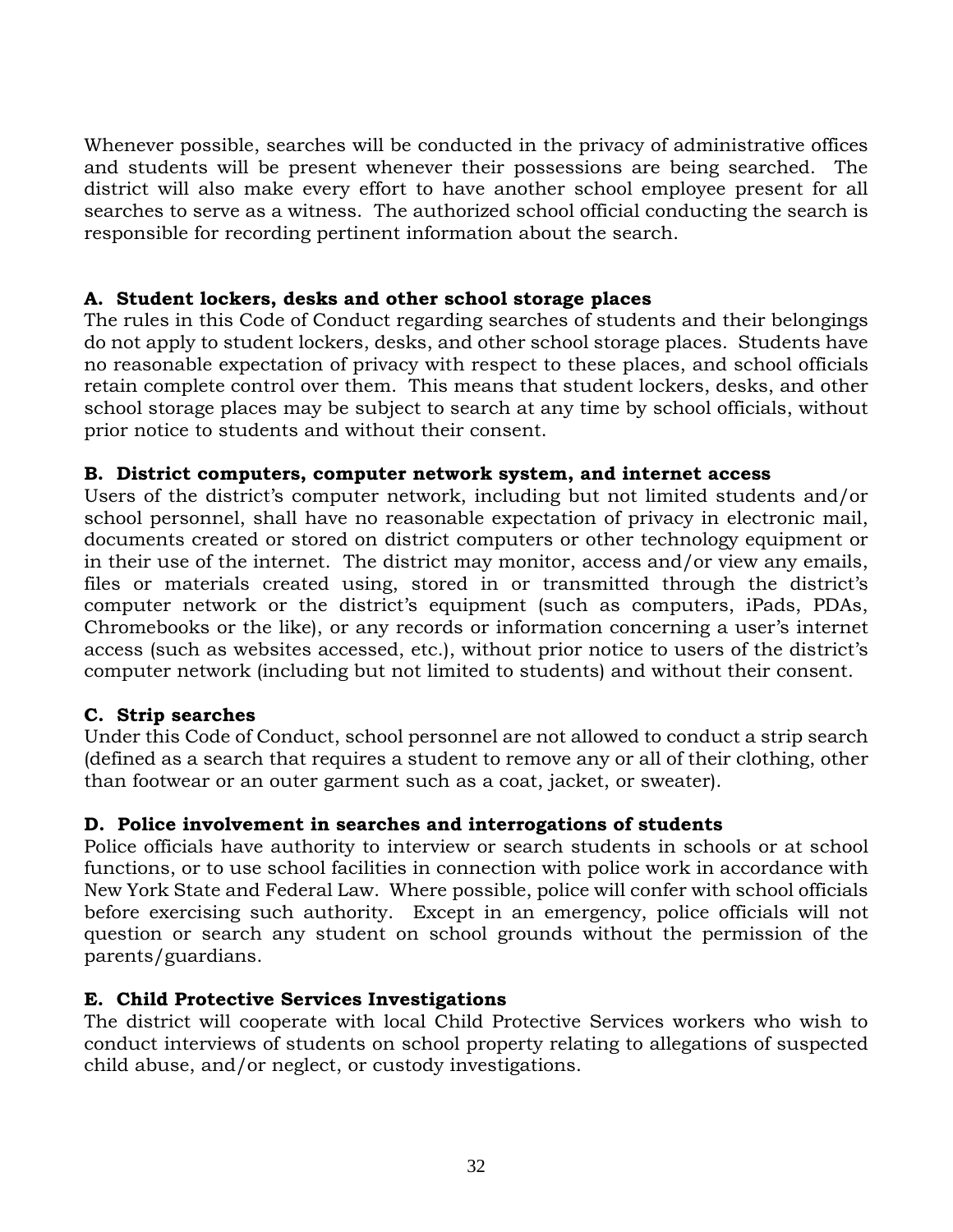All requests by Child Protective Services to interview a student on school property shall be made directly to the principal/director (or designee). The administrator shall set the time and place of the interview and shall decide if it is necessary and appropriate for a school official to be present during the interview, depending on the age of the student being interviewed and the nature of the allegations.

A Child Protective Services worker may not remove a student from school property without a court order, unless the worker reasonably believes that the student would be subject to danger if he or she were not removed from school before a court order can reasonably be obtained. If the worker believes the student would be subject to danger, the worker may remove the student without a court order and without the parent's/guardian's consent. Notice must be given by the worker to the principal/director (or designee) who in turn would immediately advise central administration of the situation.

# **X. Public Conduct on School Property**

# **A. Visitors/Parents/Guardians**

The Board of Education welcomes and encourages the community to visit the district's schools and classrooms to observe the work of students, teachers, and other staff. Since schools are places of work and learning, however, certain limits must be set for such visits. The principal/director (or designee) is responsible for all persons in the building and on the grounds. For these reasons, the following rules apply to visitors in the schools:

- All visitors to a school must report to the main office or visitor's registration desk upon arrival at the school.
- All visitors will be required to sign a visitor's register and will be issued a visitor's identification badge which must be worn at all times while in the school or on school grounds. If it is not a disposable badge, it must be returned to the office before leaving the building.
- Visitors who attend school functions that are open to the public, such as PTA meetings, athletic events, or special events, are not required to register.
- Parents/guardians who wish to observe their child's classroom while school is in session are required to arrange such visits in advance with the classroom teacher so that class disruption is kept to a minimum. (Teachers cannot use class time to discuss individual matters with visitors.)
- Other community members who wish to tour our schools must call the district's Family Information Center to set up an appointment.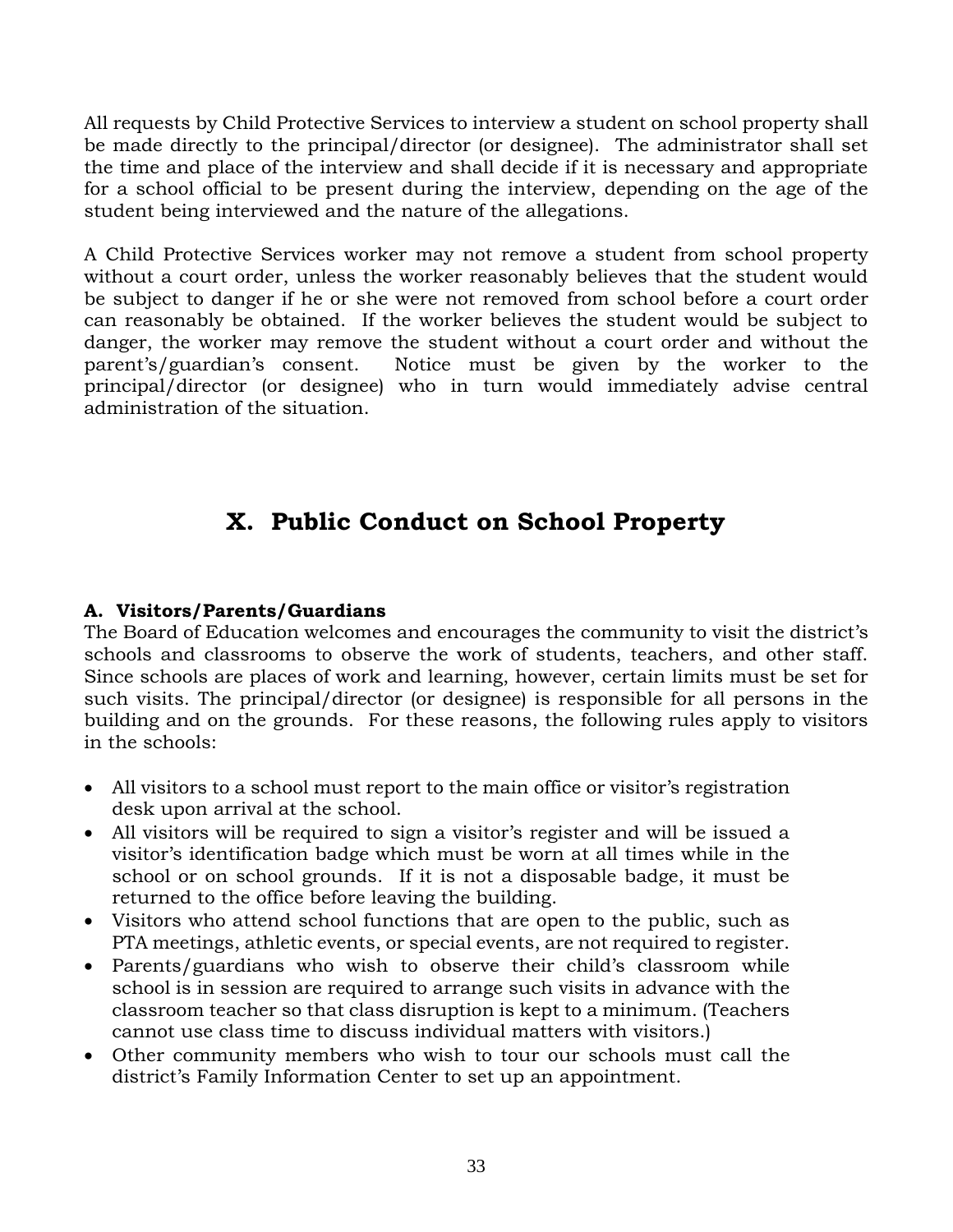# **B. Public conduct**

For purposes of this section of the Code of Conduct, "public" shall mean all persons when on school property or attending school functions, including but not limited to school personnel, parents/guardians and visitors.

The restrictions on public conduct on school property and at school functions contained in this Code of Conduct are not intended to limit freedom of speech or peaceful assembly. The district recognizes that free inquiry and free expression are indispensable to the objectives of the district. However, the purpose of this Code of Conduct is to maintain public order and prevent abuse of the rights of others. All persons on school property or attending a school function must conduct themselves in a respectful and orderly manner.

No person alone or with others shall:

- Engage in threatening, potentially dangerous, or unlawful behavior (including gambling).
- Intentionally damage or destroy school district or personal property, including graffiti or arson.
- Engage in any behavior that is disruptive to the orderly operation of classes, school programs, or other school activities.
- Violate the traffic laws, parking regulations, or other restrictions on vehicles.
- Intimidate or harass others.
- Discriminate against any person on the basis of actual or perceived race, color, creed, national origin, religion, age, gender, sex, sexual orientation, medical condition, weight, religious practice, ethnic group or disability.
- Refuse to comply with reasonable orders of identifiable safety authorities (including security staff and traffic crossing guards) in the performance of their duties.
- Smoke.
- Possess, consume, or sell alcoholic beverages or illegal substances.

# **C. Consequences**

Persons who fail to adhere to this Code of Conduct shall be subject to the following consequences:

- *Visitors* will have their authorization, if any, to remain on school grounds or at the school function withdrawn, and they shall be directed to leave the premises. If they refuse to leave, they shall be subject to ejection. The police may be called if the situation warrants.
- *Students* shall be subject to disciplinary action in accordance with this Code of Conduct and in accordance with State and Federal law.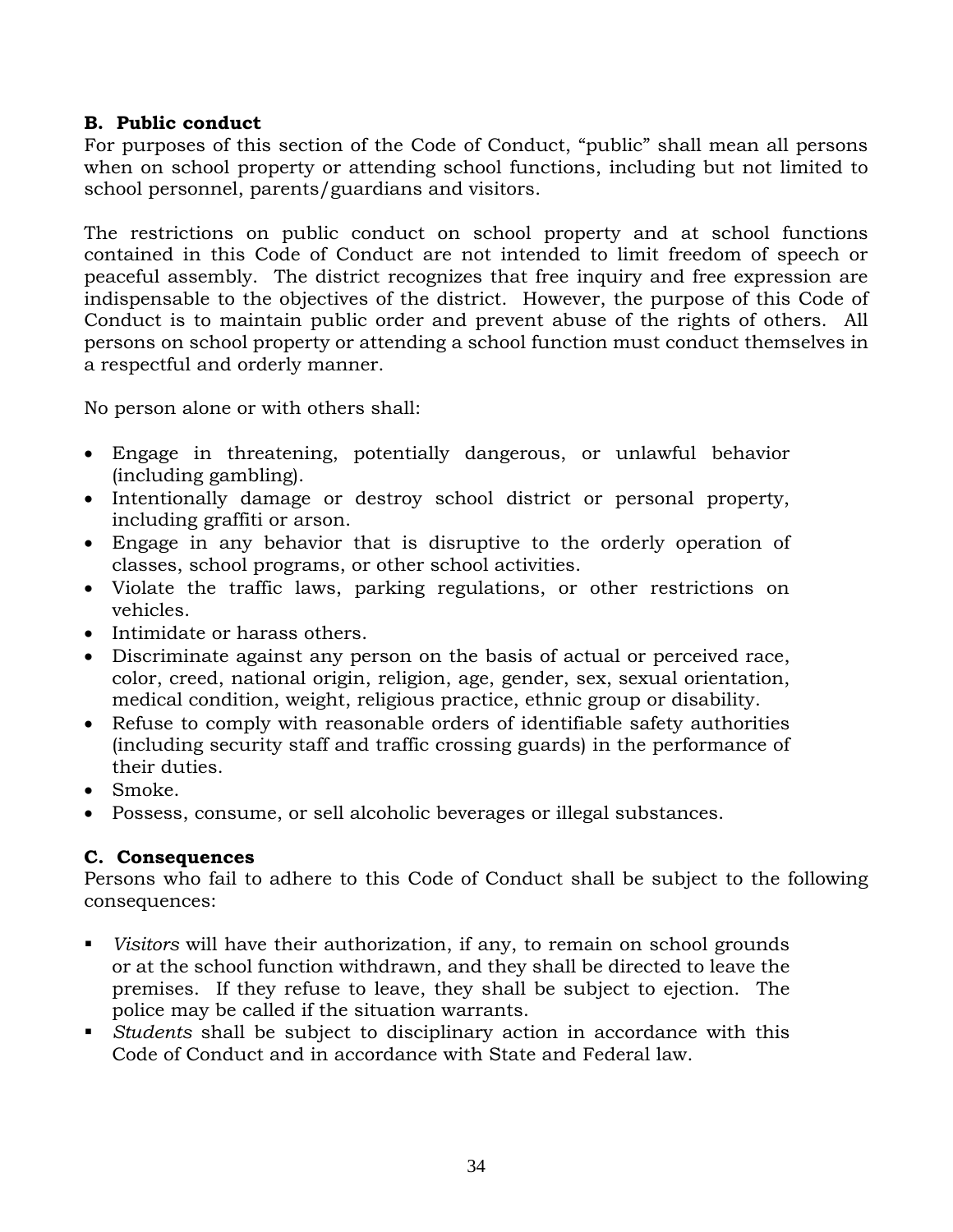- *Certified faculty members* shall be subject to disciplinary action as the facts may warrant in accordance with Education Law and the current collective bargaining agreement.
- *Classified civil service staff members* shall be subject to disciplinary action as the facts may warrant in accordance with Civil Service Law and the current collective bargaining agreement.
- *Staff members*, other than those described above, shall be subject to a warning, reprimand, suspension, or dismissal as the facts may warrant in accordance with any legal rights they may have.

In addition, the district reserves its right to pursue civil or criminal action against any person who fails to adhere to the Code of Conduct.

# **XI. Dissemination and Review**

The Board of Education will work to ensure that the community is aware of this Code of Conduct by the following actions:

- A summary of the Code of Conduct will be provided to all students, in an age-appropriate version, written in plain-language, at a general assembly held at the beginning of each school year.
- A summary of the Code of Conduct, written in plain language, will be mailed to the parents/guardians of all district students before the beginning of the school year.
- The full Code of Conduct is available on the District's website and will be available upon request. A summary of the Code of Conduct, written in plain language, will also be available upon request. As with all district documents, it will be translated into Spanish.
- All current teachers and other staff members will be provided with a copy of the Code of Conduct and a copy of any amendments to the Code of Conduct as soon as practicable after adoption.
- All new employees will be provided with a copy of the current Code of Conduct when they are first hired.
- Copies of the Code of Conduct will be made available for review by students, parents/guardians, and other community members throughout the school year.

The Board of Education will collaboratively sponsor an in-service education program for all district staff members to ensure the effective implementation of Project SAVE legislation, the Dignity for All Students Act and the Code of Conduct. The purpose of this in-service education is to promote a safe and supportive school climate while discouraging, among other things, discrimination and/or harassment against students and/or school employees and to guide school personnel on the inclusion of safe and